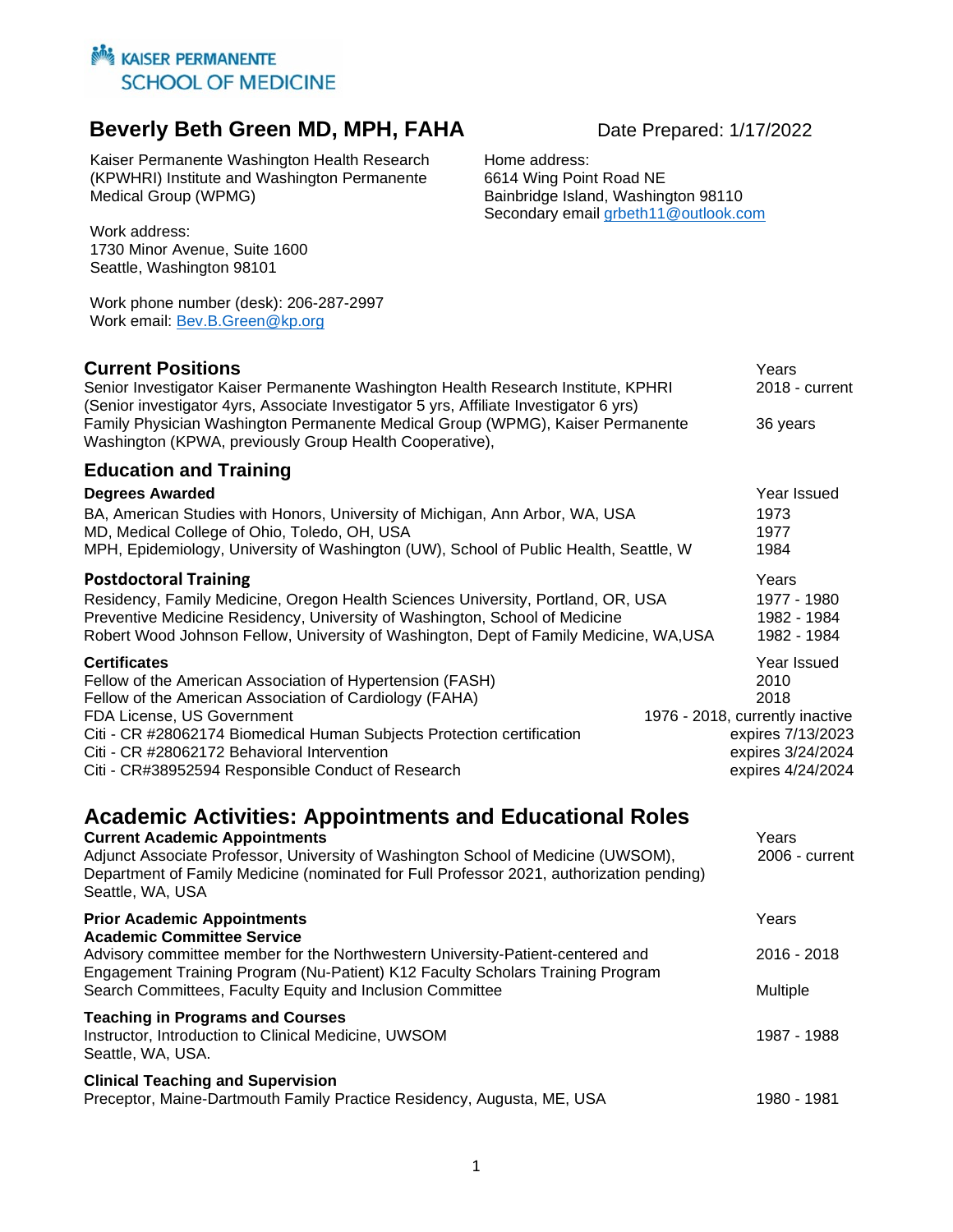|                       | Preceptor, University of Oregon Family Medicine Residency, Portland, OR, USA<br>Preceptor, Group Health Family Medicine Residency, Seattle, WA, USA<br>Clinical Instructor, University of Washington School of Medicine, Seattle, WA                         | 1981 - 1982<br>1982 - 1984<br>1994 - 1997 |
|-----------------------|--------------------------------------------------------------------------------------------------------------------------------------------------------------------------------------------------------------------------------------------------------------|-------------------------------------------|
|                       | <b>Advising and Mentoring</b><br><b>Postdoctoral Trainees</b><br>Katie O'Farell MD, MPH, UW Family Medicine Fellow                                                                                                                                           | Years<br>2009 - 2012                      |
|                       | SM. Van Brommel, Maastricht University, Netherlands<br>Master's Thesis, systematic review home BP monitoring, patient and health professional<br>knowledge, beliefs, practices                                                                               | 2009 - 2010                               |
|                       | Sharon Laing PhD, UW, Health Promotion Research Center, Mentor<br>Current Position: Adjunct Associate Professor, University of Washington, Tacoma                                                                                                            | 2012 - 2014                               |
|                       | <b>Doctoral Trainees</b><br>Christina Chun<br>UW School of Human Centered Design and Engineering                                                                                                                                                             | 2015 - 2016                               |
|                       | <b>Faculty</b><br>Karen Wernli PhD, KPWHRI, Primary Mentor<br>Mentee's current position, Associate Investigator, KPHRI                                                                                                                                       | 2019 - current                            |
|                       | Clarissa Hsu PhD, KPWHRI, Mentor<br>Mentees current position, Associate Investigator, KPHRI                                                                                                                                                                  | 2020 - current                            |
|                       | <b>Physicians</b><br>Susan Powell, MD, MPH, Mentor, WPMG<br>Mentees current position: primary care physician<br>Assisted physician in obtaining funding, design, evaluation, and publishing results of a quality<br>improvement project.                     |                                           |
| <b>Teaching Peers</b> | I have presented at KPWA conferences and virtual continuing education activities almost every year on the<br>following topics: hypertension, colorectal and other cancer screening, healthy lifestyles, motivation interviewing<br>skills training sessions. |                                           |
|                       | <b>Teaching Students</b><br>Course: Introduction to Clinical Medicine (ICM-ii), UWSOM                                                                                                                                                                        | 1995 - 1997                               |
|                       | CME: Vietnam, CME Medical Exchange, Hue Medical College, Hue, Vietnam<br>Content area, hypertension and prevention of cardiovascular disease                                                                                                                 | 2007                                      |
|                       | UW, Department of Industrial Engineering, required student project.<br>Title: "Improving the Accuracy of BP measurement in the Clinic" product: thesis, poster                                                                                               | 2010 - 2011                               |
|                       | <b>Clinical Activities</b>                                                                                                                                                                                                                                   |                                           |
|                       | <b>Licensure and Board Certification</b><br>State Medical Licenses: Washington state (active)<br>Oregon, Maine (inactive)<br>Specialty Certification, Family Medicine<br>Years: 1980, 1987, 1994, 2001, 2008 - 2015                                          | 1982 - current<br>1980 - 1982             |
|                       | <b>Clinical Practice</b><br>Family Medicine physician at KPWA, practiced at least 0.50 to 0.70 FTE from 1984 to 2014, 0.30 2015 - 2017                                                                                                                       |                                           |
|                       | <b>Clinical Committee Service</b><br>Chair of the Committee on Prevention, KPWA,<br>Oversight for population based preventive guidelines and strategies for implementing these                                                                               | 2001 - 2005                               |
|                       | Chair, Breast Care Steering and Breast Executive Committees, KPWA<br>Obesity subcommittee member, CDC/Kaiser Care Management Institute                                                                                                                       | 2003 - 2005<br>2003 - 2006                |
|                       |                                                                                                                                                                                                                                                              |                                           |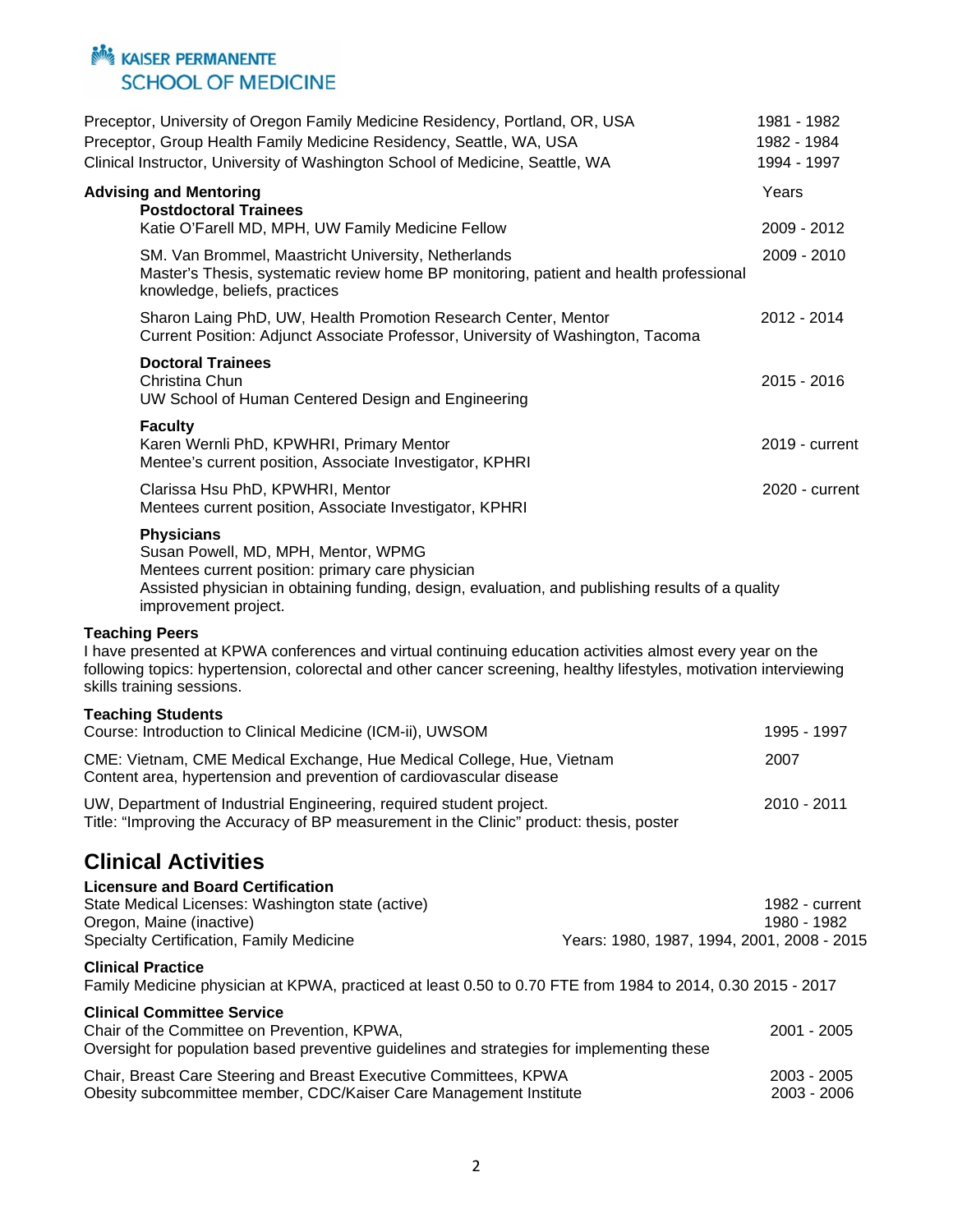

#### **Clinical Leadership and Administration**

Associate Director of the Department of Preventive Medicine, KPWA, Seattle 1998 - 2005 Physician lead for population based screening programs and quality improvement initiatives, KPWA Preventive health quality improvement activities

### **Professional Development Activities**

| Meta-analysis Course Tufts University, Boston, MA                                   | August 4 - 8, 2003 |
|-------------------------------------------------------------------------------------|--------------------|
| Leadership Training, WPMG, Seattle WA                                               | 2005               |
| Meta-analysis Course, University of Oxford, Oxford Continuing Education, Oxford, UK | May 5 - 9, 2008    |
| Training Institute for Dissemination and Implementation, selected for a             | July 9 - 13, 2013  |
| one-week intensive workshop, San Jose, CA                                           |                    |

## **Professional Honors and Awards**

| Award                                                                                                                                                              | <b>Institution</b>                                        | Year              |
|--------------------------------------------------------------------------------------------------------------------------------------------------------------------|-----------------------------------------------------------|-------------------|
| Magna Cum Laude; Honors Degree in American<br><b>Studies</b>                                                                                                       | University of Michigan, Ann Arbor                         | 1973              |
| Angell Scholar                                                                                                                                                     | University of Michigan. Ann Arbor                         | 1973              |
| Alpha Omega Alpha Medical Honor Society,                                                                                                                           | Medical College of Ohio                                   | 1978              |
| American Women's Association Scholastic<br>Achievement award                                                                                                       | Medical College of Ohio                                   | 1978              |
| Glenn Hartquist Award for Outstanding Clinical Practice                                                                                                            | <b>WPMG</b>                                               | 1999              |
| Recognition award for participation as an active teacher                                                                                                           | American Family Physicians                                | 2000              |
| Breast Cancer Screening Program 2004 GHP Annual<br><b>Team Excellence Award</b>                                                                                    | KPWA (previously Group Health<br>Cooperative)             | 2004              |
| Finalist for the Lifetime Achievement Award                                                                                                                        | <b>WPMG</b>                                               | 2004              |
| Author in the Room                                                                                                                                                 | Institute for Healthcare Improvement &<br><b>JAMA</b>     | 2008              |
| Short List Nominee British Medical Journal Group<br>Award for Research Paper of the Year.                                                                          | Green BB et al. JAMA. Jun 25,<br>2008;299(24):2857-2867   | 2008              |
| Birnbaum award for the e-BP study pharmacist's<br>contribution to research                                                                                         | <b>KPWA</b>                                               | 2009              |
| Top 10% of Reviewers                                                                                                                                               | Journal of the American Board of Family<br>Medicine       | 2009, 2014 - 2020 |
| Fellow of the American Society for Hypertension<br>(FASH) for contributions to hypertension research.                                                              | American Society of Hypertension                          | 2010              |
| Outstanding reviewer                                                                                                                                               | American Journal of Preventive Medicine                   | 2017              |
| Associate Investigator Group - Most grant funding in<br>2017                                                                                                       | Kaiser Permanente Washington Health<br>Research Institute | 2018              |
| Fellow of the American Heart Association (FAHA)<br>recognition of outstanding research and professional<br>accomplishments in the field of cardiovascular medicine | American Heart Association                                | 2018              |
| Elected to be a member of the National Steering<br>Committee (2 year term)                                                                                         | National Colorectal Cancer Round Table                    | 2020              |
| Vice-chair of the Section on Hypertension of the Tele-<br>Cardiology Working Group                                                                                 | International Society for Telemedicine and<br>eHealth     | 2021              |
| Abbreviations: WPMG, Washington Permanente Medical Group; KPWA, Kaiser Permanente Washington; JAMA, Journal of<br>the American Medical Association;                |                                                           |                   |

# **Community Activities**

**Community-Based Presentations**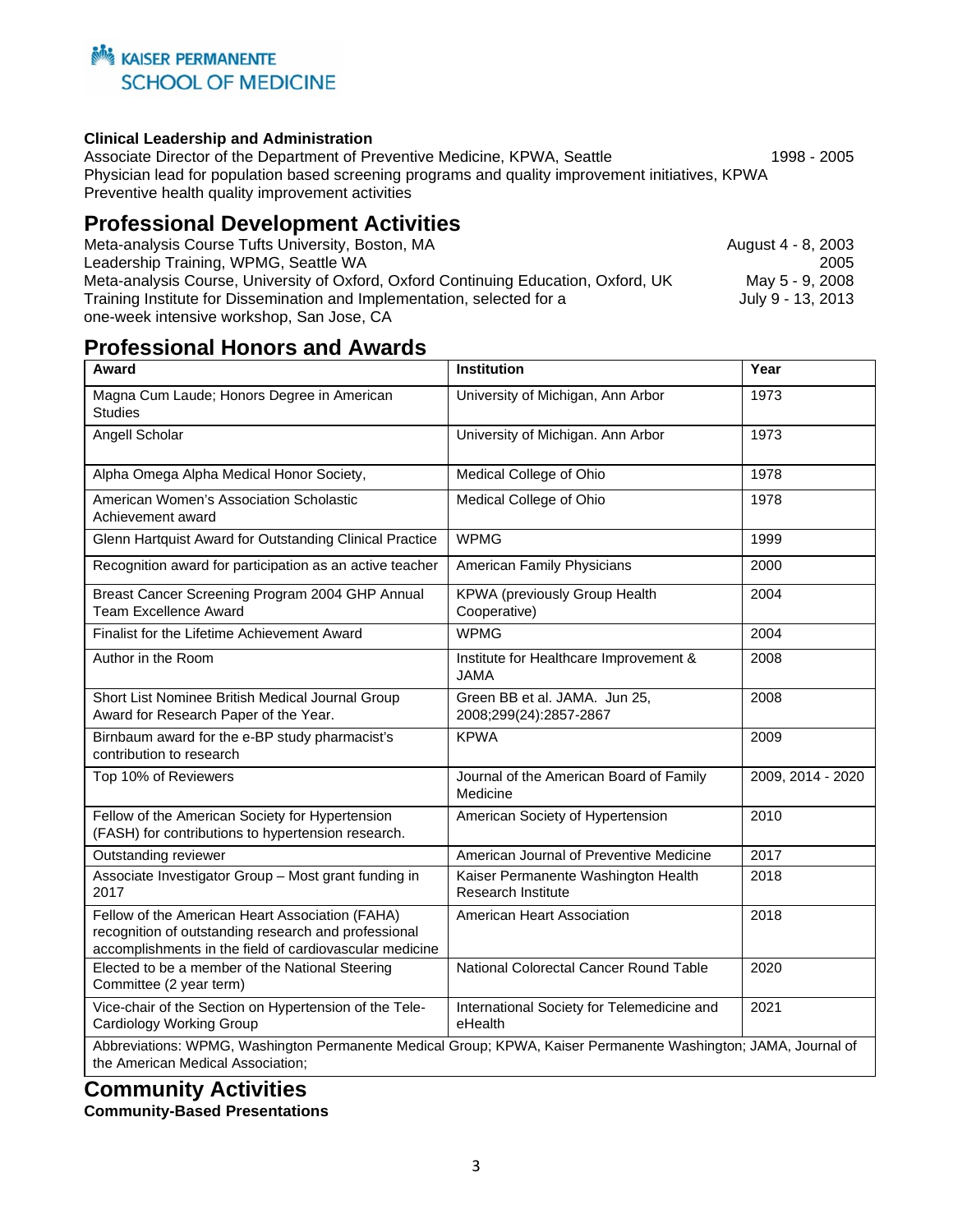The Obesity Epidemic. KCTS Connects Television Show, panel discussant, March 21, 2004 Seattle, WA

Is it Baby Fat - or Cause for Parent Concern? Community Health Forum sponsored by Group Health, the YMCA, and Bellevue School District, November 19, 2005, Bellevue, WA

| <b>Community Leadership and Administration</b>                                                                                                                                                                                                                                          |                |
|-----------------------------------------------------------------------------------------------------------------------------------------------------------------------------------------------------------------------------------------------------------------------------------------|----------------|
| National Colorectal Cancer Roundtable, Steering Committee, Health Policy Committee<br>Sponsored by the American Cancer Society and the Centers for Disease and Infection Control<br>My main interest has been in policy change to decrease disparities in screening and cancer outcomes | 2020 - current |
| US Blood Pressure Validated Device Listing, independent review committee<br>Independent Review Committee member<br>Technical expertise in validation of BP (BP) monitoring devices                                                                                                      | 2021 - present |
| <b>Community Health Committee Services</b><br>Prevention Subcommittee, American Association of Health Plans                                                                                                                                                                             | 2001 - 2006    |
| Comprehensive Cancer Control Committee Member, Washington State Department of Health                                                                                                                                                                                                    | 2005 - 2010    |
| Self-Measured BP Monitoring, AHRQ technical review advisory group, systematic review                                                                                                                                                                                                    | 2010 - 2011    |
| Invited panelist for creation of a PCORI request for applications for increasing<br>hypertension control in disparity populations.                                                                                                                                                      | 2013           |
| Invited member of the Washington State Health Care Authority, Prevention Measures<br>Technical Workgroup to develop a common cores set of Medicaid performance measures                                                                                                                 | 2014           |
| Primary Care Innovation Laboratory Advisory Board, UW                                                                                                                                                                                                                                   | 2016 - 2017    |
| Million Hearts initiative, sponsored by the CDC and National Association of Community<br>Health Centers to develop a roadmap for self-measured BP monitoring.                                                                                                                           | 2017           |
| Participant in a National Institute of Aging Workshop: Opportunities for Trials on Effect of<br>Statins in primary prevention of cardiovascular disease in older adults, led to a RFA                                                                                                   | 2017           |
| NHLBI working group on BP Assessment of Adults in Clinical Practice and Clinic-based<br>Research, resulted in a white paper and journal publication on standards for BP measurement                                                                                                     | 2017           |
| CDC sponsored expert panel on mailed fecal testing programs<br>resulted in a white paper and publication                                                                                                                                                                                | 2019           |
| Bree Committee (a committee appointed by the Washington state governor) member<br>on an initiative to decrease disparities in colorectal cancer screening in Washington State.                                                                                                          | 2018 - 2020    |
| Physicians for Social Responsibility (member during residency, and more recently)                                                                                                                                                                                                       | 2020 - current |
| <b>Other Community Services:</b><br>Medical volunteer, New Delhi and Kasganj, India                                                                                                                                                                                                     | 1981           |
| Medical volunteer, Ometeppe, Nicaragua                                                                                                                                                                                                                                                  | 1994           |
| Assisting with COVID-19 vaccination clinics in King and Kitsap County, WA                                                                                                                                                                                                               | 2020 - current |
|                                                                                                                                                                                                                                                                                         |                |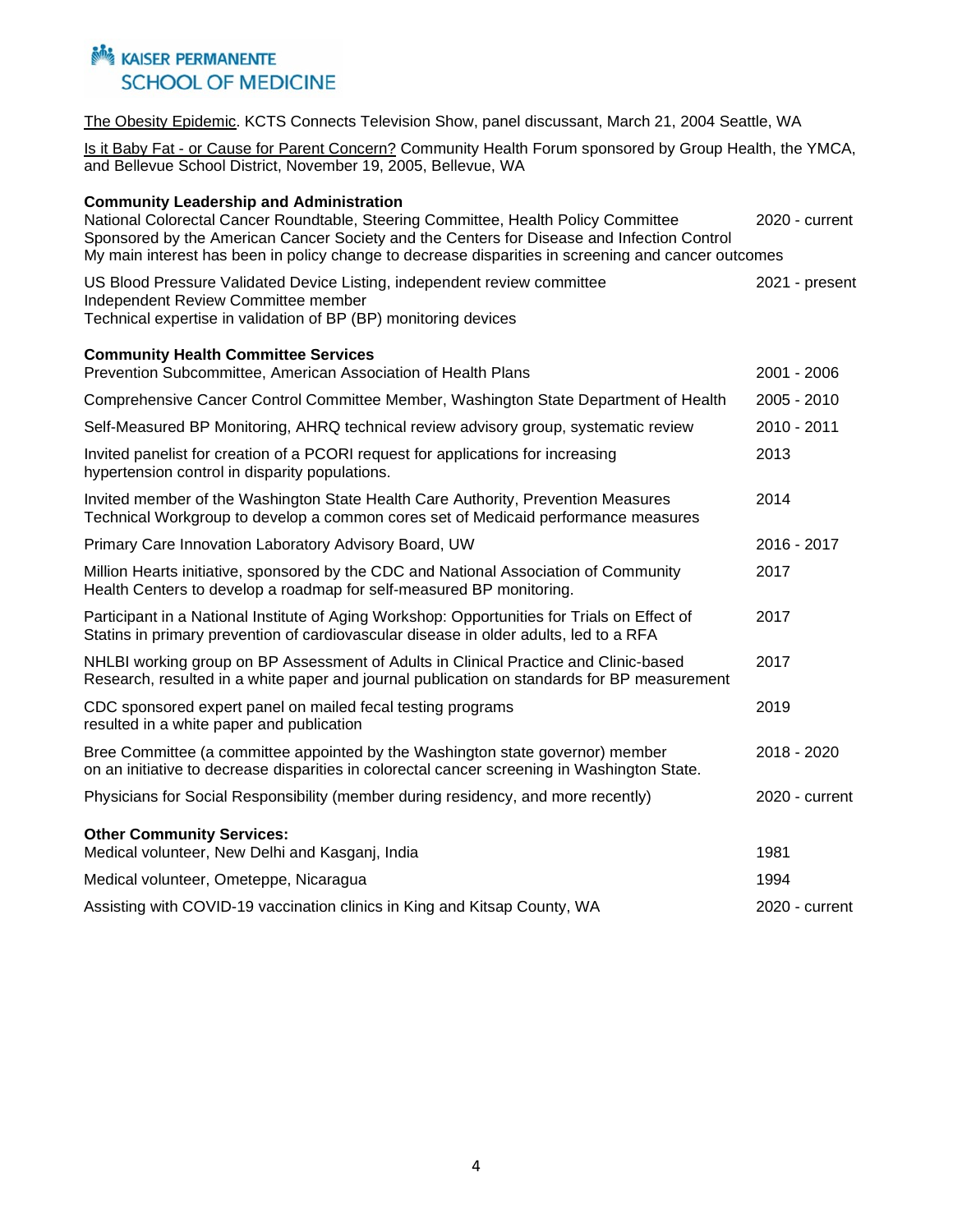

#### **Grant Activities**

#### **Grant Funding Current**

Agency: National Heart, Lung, and Blood Institute (NHLBI), RO1HL136575, Devoe 2018 - 2022 Title: Evaluating Control of Hypertension - Effect of Social Determinants (ECHOES) This study will use electronic health record (EHR) data from the ADVANCE clinical data research network of PCORnet to compare hypertension control outcomes and moderators among 2,000,000 patients receiving care from 376 Community Health Centers (CHCs) in 14 states with expanded Medicaid to 224 CHCs that did not expand Medicaid. Role: Co-investigator

Agency: National Heart, Lung, and Blood Institute (NHLBI), Rosenberg 2018 - 2023 Title: Randomized Trial to Reduce Sitting Time and Improve Cardiometabolic Health in Older Adults (I-STAND) Randomized trial of wrist activity monitor plus behavioral intervention to reduce sitting time. Primary outcomes sedentary time, blood pressure.

Role: Co-investigator

Agency: National Cancer Institute (NCI), U54CA163261, Corley 2018 - 2023 Title: Population-based Research to Optimize the Screening Process (PROSPR) To conduct well-powered observational studies (8,900,000 patients) to close evidence gaps regarding in *whom*  and *when* colorectal cancer screening and surveillance should be performed, *why* failures occur, and *how* to improve test effectiveness.

Role: Co-investigator

Agency: Center for Disease and Infection Control (CDC), U48 DP001911, Ko 2004 - 2024 Title: Alliance for Reducing Cancer, Northwest (ARCNW)

This Seattle-based site for the Cancer Prevention and Control Research Network, which aims to facilitate and conduct community-based cancer prevention and control research that will build upon existing knowledge of cancer prevention and control and lead to the adoption, implementation, and dissemination of successful programs in communities.

Role: Co-investigator

Agency: Patient Centered Outcomes Research Institute (PCORI), CER-1511032979, Hsu 2021 - 2024 Title: Engaging Staff to Improve COVID-19 Vaccination Rates at Long-Term Care Facilities (ENSPIRE) A comparative cluster randomized effectiveness trial comparing different communication strategies for decreasing COVID-19 vaccine hesitancy among long-term care facility health care workers. Role: Co-investigator

Agency: National Heart, Lung, and Blood Institute (NHLBI), RO1HL159372, Lyles 2021 - 2026 Title: Remote monitoring for Equity in Advancing Control of Hypertension (REACH)

To adapt a hypertension management program that has been shown to work in integrated delivery systems and implement it in a safety net healthcare system (San Francisco Health Network) with diverse minoritized patients randomized and test its effectiveness in a pragmatic randomized controlled trial. Role: Co-investigator

Agency: National Cancer Institute (NCI), R01CA262015, Wernli 2021 - 2026 Title: Multilevel Interventions to Increase Adherence to Lung Cancer Screening (LARCH) To conduct well-powered observational studies (8,900,000 patients) to close evidence gaps regarding in *whom*  and *when* colorectal cancer screening and surveillance should be performed, *why* failures occur, and *how* to improve test effectiveness.

Role: Co-investigator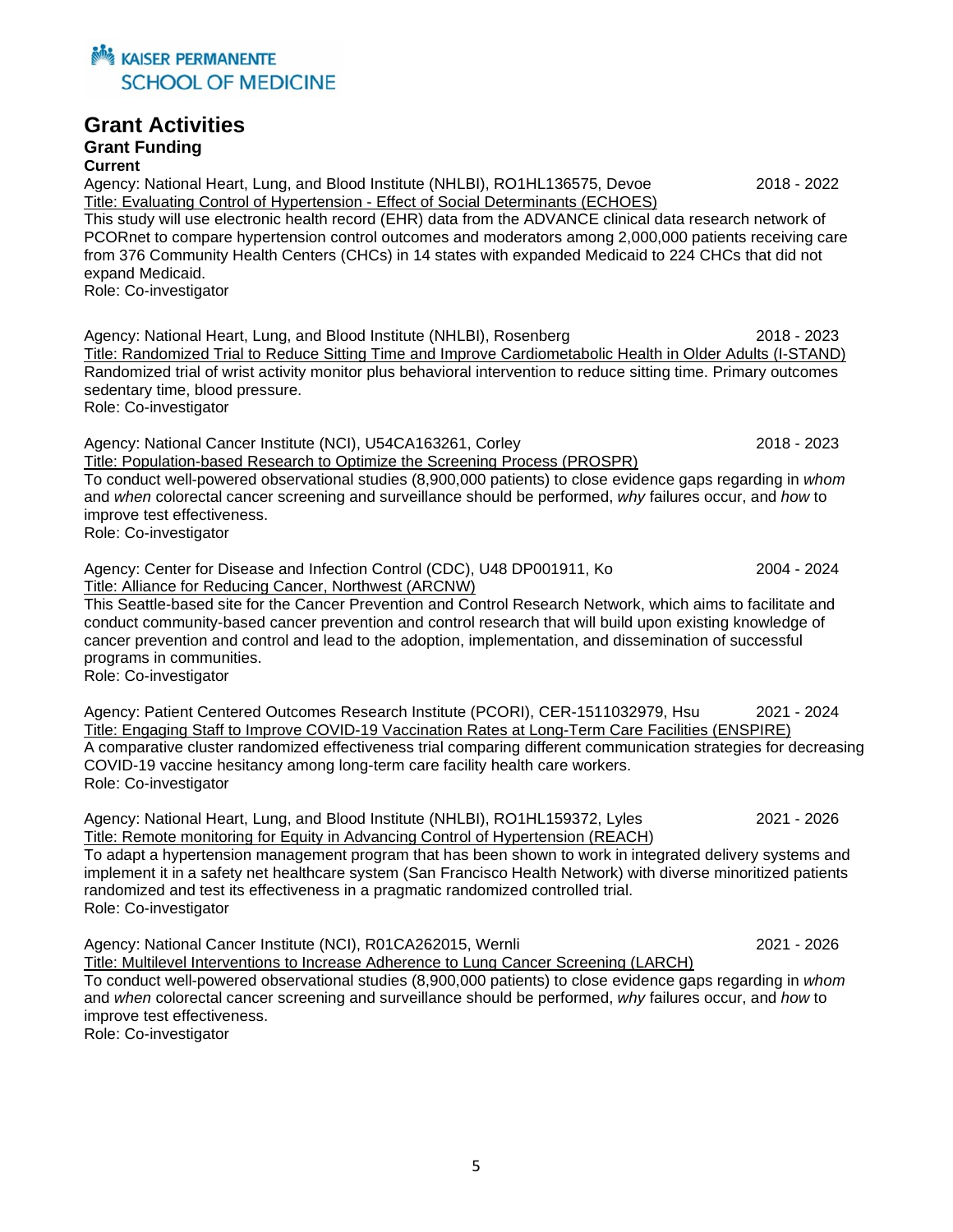#### **Completed**

Agency: Agency for Health Research and Quality, RO1HS10514, Thompson 1999 - 2003 Title: Translating Chlamydia Guidelines into Practice (TRIP) The goal of the study is to evaluate the effectiveness of several multi-faceted strategies for Chlamydia screening guideline implementation. Role: Co-investigator Agency: Spacelabs, HS-00-097 (Green) 2000 - 2001 Title: Validation of a Blood Pressure Kiosk The goal of this project was to test the accuracy and utility of the Vitastat BP monitor computer-based kiosk. Role: Principal Investigator Agency: National Cancer Institute, CA 78424-01A1, Lewis 2000 - 2005 2000 - 2005 Agency: National Cancer Institute Title: Helping the Mother with Breast Cancer Support Her Children A randomized trial to evaluate the impact of a multi-component in-home educational counseling program on the quality of the mother-child relationship and the child's behavioral-emotional adjustment to the acute phase of the mother's breast cancer treatment. Role: Site Principal Investigator Agency: National Cancer Institute, U01 CA63731, Buist 2000 - 2005 Title: Breast Cancer Surveillance in a Defined Population The goal of this study is to continue multidisciplinary collaboration using carefully designed prospective observational and evaluative studies to contribute to improvements in breast cancer screening and the understanding of breast cancer biology. Dr. Green is the liaison physician between the surveillance team and the GHC Breast Cancer Screening Program. Role: Co-investigator Agency: Group Health Foundation, Reid 2003 - 2004 Title: Patterns in the Use of the Adult "Periodic Health Examination" Retrospective analysis of utilization, costs, and co-factors related to screening examinations and tests of Group Health Patients. Role: Co-investigator Agency: Robert Wood Johnson Foundation, None, Glasgow 2003 - 2007 Title: Effectiveness of Web-based Tailored Weight Management Program (TheME) To test effectiveness of tailored we- based weight management program with and without nutrition and goal setting support. Role: Co-Investigator Agency: CDC, Harris, None 2005 - 2007 Title: Surveillance of Screening for Colon and Prostate Cancer in Washington State To establish baseline of colorectal and prostate cancer screening levels in Washington state. Role: Site Principal Investigator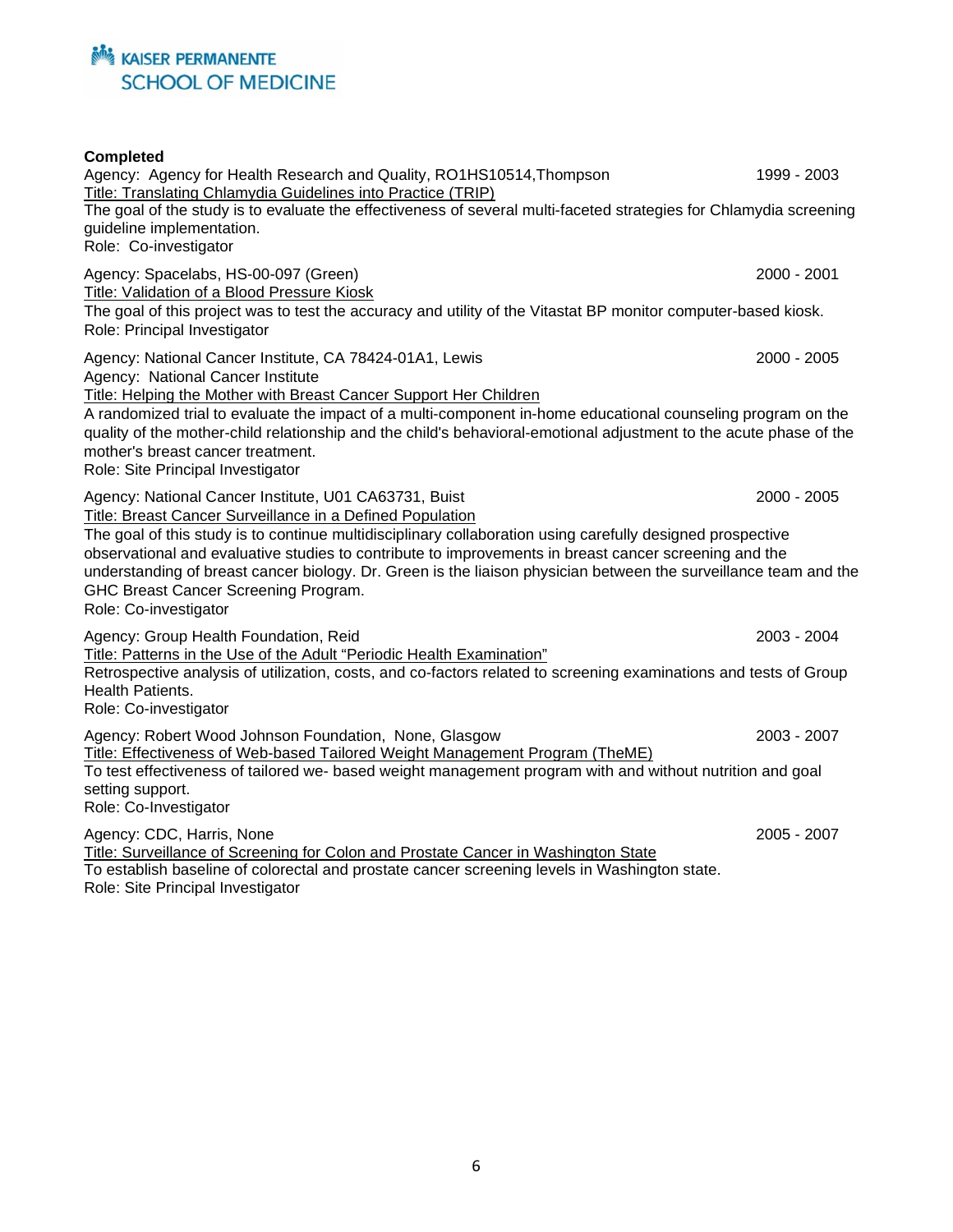Agency: National Heart Lung Blood Institute, 5 R01 HL075263, Green 2004 - 2009 Title: Electronic Communications & Home BP Monitoring (e-BP) Randomized controlled trial testing test the use of home BP monitoring, patient portal communication, and pharmacist collaborative care to improve hypertension control. Total Direct Costs: \$2,000,000 Role: Principal Investigator Agency: Group Health Research Institute mid-Year Requests 2006 - 2007 Title: Elevated Blood Pressure in the Electronic Medical Record (Embers) This analysis will ascertain the completeness of BP data and diagnoses captured in the EHR Role: Principal Investigator Agency: National Cancer Institute, R01CA121125 2007 - 2013 Title: Systems of Support (SOS) to Increase Colon Cancer Screening This pragmatic randomized controlled trial enrolled 4675 patients aged 50-79 overdue for colorectal cancer screening to either usual care, mailed fecal tests, mailed fecal tests plus medical assistant brief assistance, or mailed, assistance, plus nurse navigation. The primary outcome was adherence to colorectal cancer screening over two years. Role: Principal Investigator Agency: NHLBI, 1RC1HL100590 2009 - 2012 Title: Collaborative Behavioral e-Care to Decrease Cardiovascular Risk (e-Care of Heart Wellness) Using EHR records we identified at moderate risk for cardiovascular disease and uncontrolled hypertension to participate in a randomized controlled study of Web-based patient portal collaborative care delivered by dietitians to decrease CVD risk. Role: Principal Investigator Agency: National Heart, Lunch, and Blood Institute, 2R-01HL075263 2009 - 2013 Title: Long-Term Outcomes and Costs of Web-Based Hypertension Care (e-BPLT) The e-BP study showed that HTN control was improved with home BP monitors, patient web-portal communications, and pharmacist assistance. We studied the long-term effects of a Web-based HTN intervention on BP and health care costs. Role: Principal Investigator Agency: Group Health Research Institute Directors Fund 2011 Title: Communications and Improving Hypertension Control in Community Practice (e-CHIP) Qualitative assessment of Hispanic individuals use of telehealth resources and home BP monitoring. Role: Principal Investigator Agency: National Cancer Institute, R01CA121125S 2010 - 2012 Title: Systems of Support (SOS) to Increase Colon Cancer, Administrative Supplement For this Adminstrative, we proposed three new ancillary aims: 1) Comparative adherence to a one sample fecal immunochemical fecal test (FIT), two sample FIT, and 3 sample stool guaiac test and the positive predictive value of each for CRC and advanced adenomas; 2)Time to completion of fecal testing, analyzing the time taken to complete stool testing in years 1 and 2 of the main trial; 3) Distress related to a positive fecal test. Role: Principal Investigator Agency: Agency Healthcare Research and Quality 18HS018461-02 (Saver) 2011 - 2014 Title: Controlling Disease Using Inexpensive IT Hypertension in Diabetes: Conduit-HID Patients with diabetes will be randomized to receive an automated BP monitor, instructions for uploading this to their existing personal health record (linked to an EMR), and phone-based nurse management or usual care. Primary outcome was changed in BP at 12 months and percent with controlled hypertension. Role: Consultant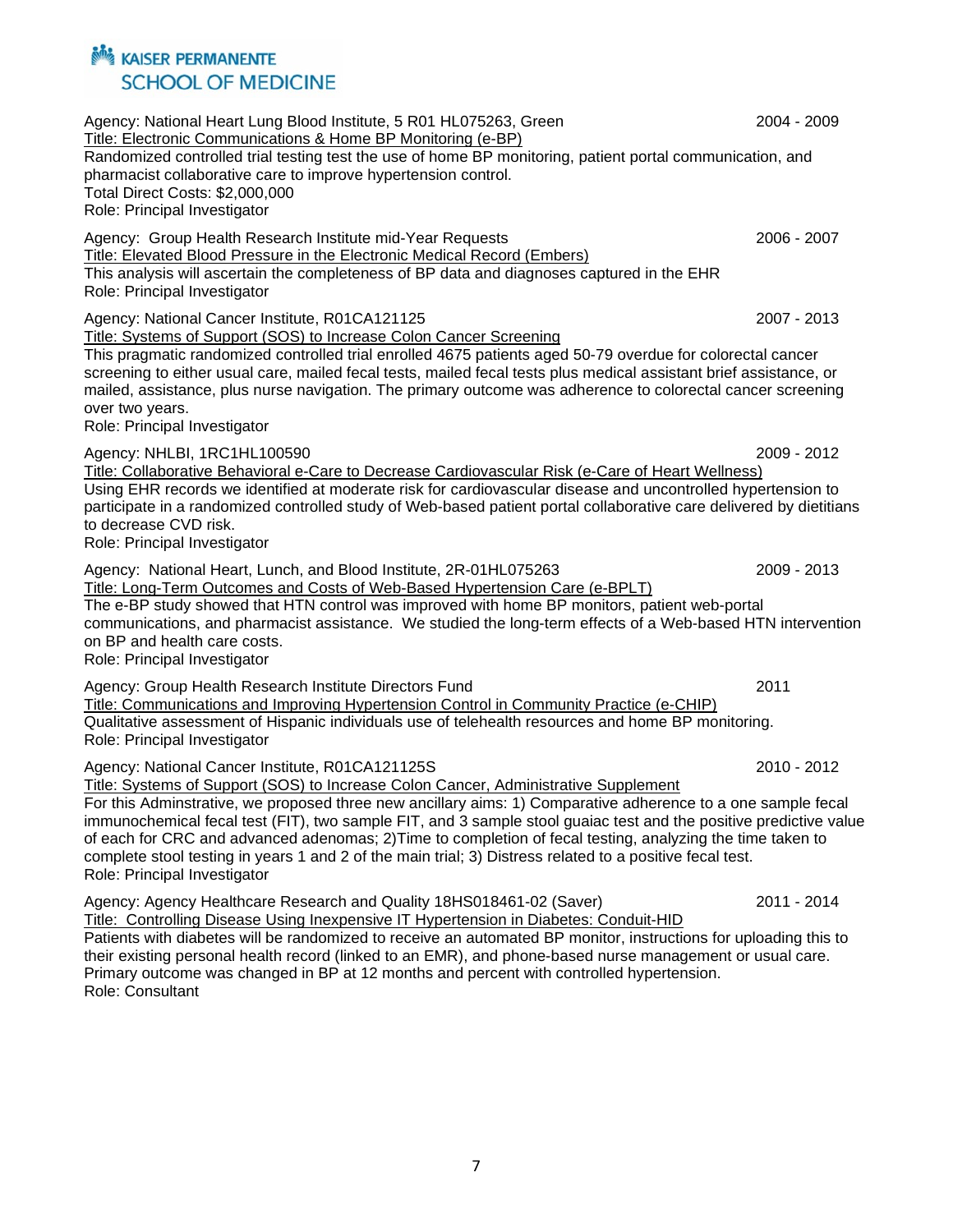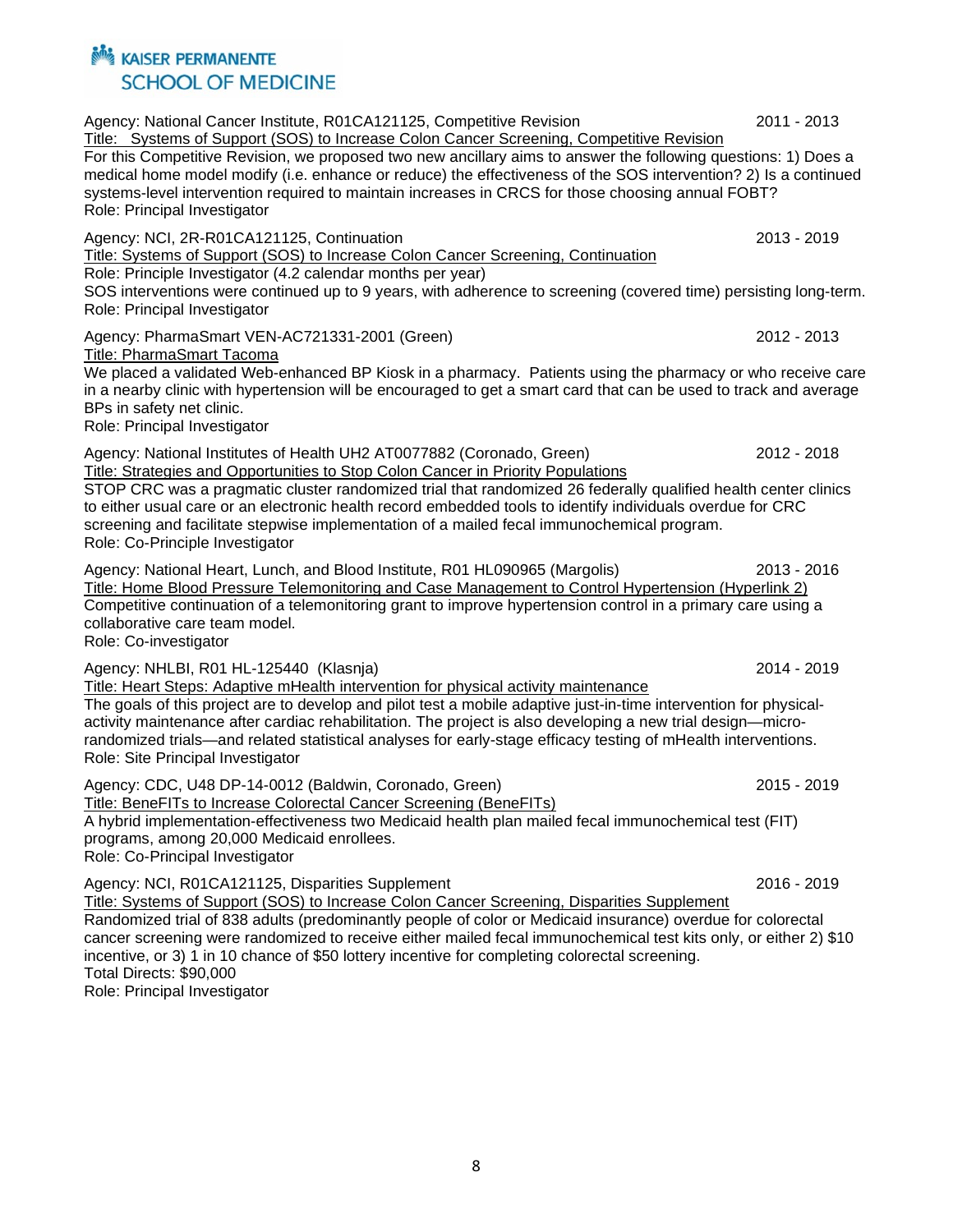Agency: Amgen, Inc., Chubak 2019 - 2021 Title: Heart Failure Algorithm

Heart Failure Algorithm is an industry-funded study awarded to the Kaiser Foundation Health Plan of Washington to evaluate the accuracy of using electronic health record data to identify individuals with reduced ejection fraction heart failure.

Role: Co-Investigator

Agency: Patient Centered Outcomes Research Institute, CER-1511-32979 2016 - 2021 Title: Blood Pressure Checks for Diagnosing Hypertension (BP-CHECK)

A randomized controlled diagnostic that included 510 patients aged 18-85 with high BP and no diagnosis of hypertension and not on hypertension medications to 1 of 3 protocols for diagnosing hypertension: (1) Clinic BPs; (2) Home BPs; and (3) Kiosk BPs. All completed 24-hour ambulatory BP monitoring. Role: Principal Investigator

Agency: Kaiser Permanente Washington Health Research Institute Development Fund Award 2017 - 2018 Title: BP-CHECK and Automated Office BP Measurements

The goal of this study is to determine the comparability of automated BP measurements and 24-hour ambulatory BP measurements, the impact of rest time, attendance, and their accuracy in diagnosing hypertension. Role: Principal Investigator

Agency: Patient Centered Outcomes Research Institute, IHS1507-31146 (Margolis) 2016 - 2021 Title: Pragmatic Trial Comparing Telehealth Care and Optimized Clinic-Based Care for Uncontrolled High Blood Pressure (HyperLink 3)

Pragmatic cluster randomized trial included over 3000 patients with uncontrolled hypertension and compared best-practice clinic based hypertension care to pharmacist led home BP telemonitoring. The primary outcomes were change in BP over 12 months and patient reported outcomes.

Role: Co-Investigator

#### **Pending**

Agency: PCORI, Phased Large Comparative Effectiveness Studies 2023 - 2029

Title: Systolic Blood Pressure Targets and Improving Hypertension Outcomes Pragmatic cluster randomized trial multi-site trial comparing systolic BP targets of 140 mmHg to 130 mmHg among 10,000 patients and aged 50 a risk for cardiovascular disease. The primary outcomes are combined major cardiovascular event and non-cancer deaths and differences in systolic BP. Role: Principal Investigator

Agency: NHLBI, RO1 2022 - 2027

Title: Evaluation of Telemedicine for diabetes and hypertension care in Latinos (E-Treat) Using a multilevel framework, assess the impact of individual- and community-level social determinants of health on the effectiveness of telemedicine in mitigating disparities in diabetes and hypertension care between Latino populations and non-Hispanic white populations in Community Health Centers Role: Co-Investigator

#### **Current Unfunded Projects**

Title: Kaiser Permanente Washington Hypertension Care Pathway

Remote Patient BP telemonitoring program with patient portal phone app and BPs integrated into the EHR integrated into primary care, and population based care programs (nursing/pharmacy).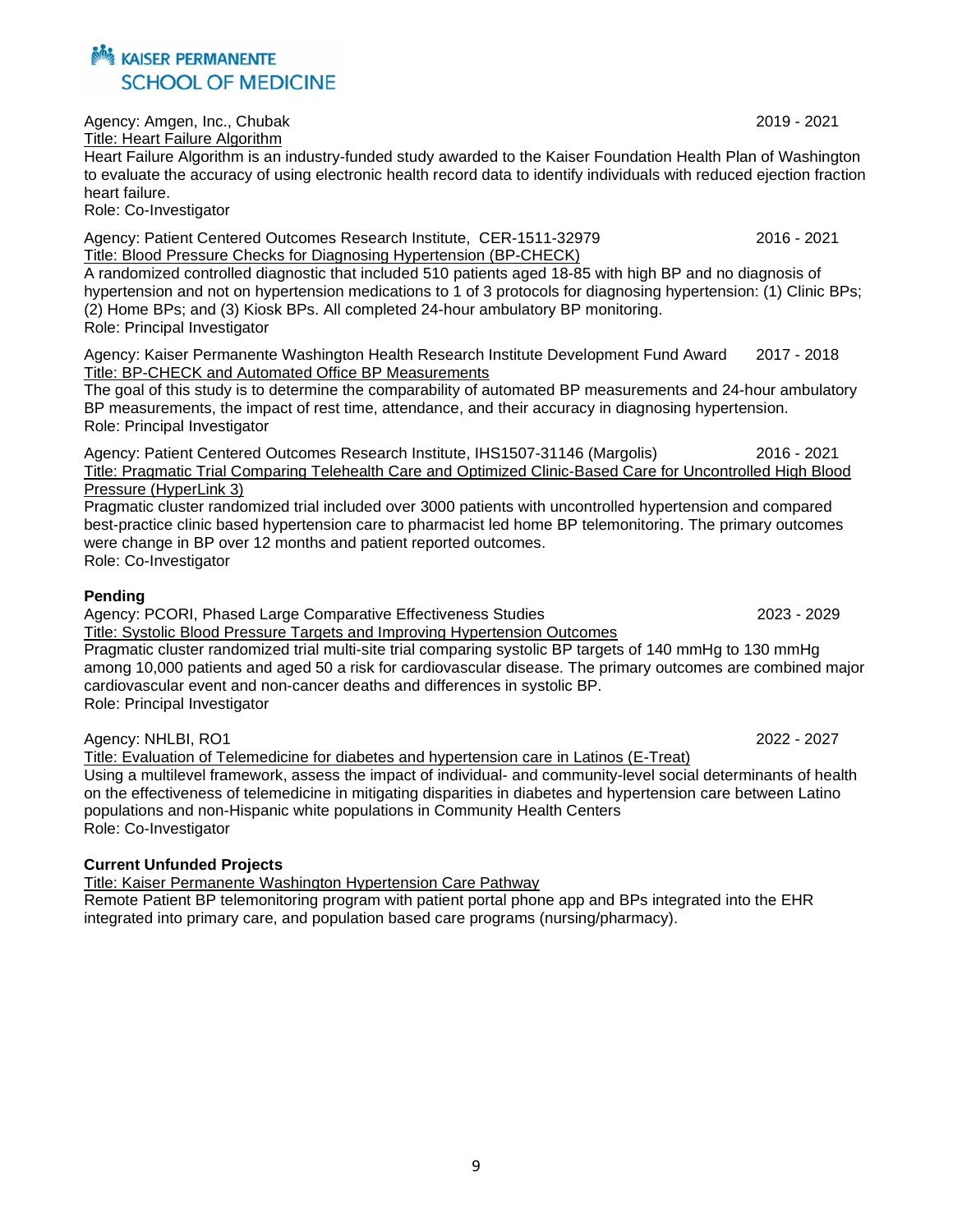

| <b>Grant Review Activities</b>                                                                 | Years |
|------------------------------------------------------------------------------------------------|-------|
| Reviewer, NHLBI contract proposals for SPRINT, Washington DC                                   | 2008  |
| NIH Challenge Grants, NHLBI Grand Opportunity Grants, Washington DC                            | 2009  |
| Reviewer for AHRQ Comparative Effectiveness Grants                                             | 2010  |
| Reviewer, Study Section for NIH PAR-10-133. Understanding and Promoting Health Literacy        | 2012  |
| Reviewer, PCORI, disparities comparative effectiveness proposals                               | 2012  |
| Reviewer, ad hoc, HSOD study section, NIH grant proposals                                      | 2012  |
| Reviewer, PCORI, obesity treatment options in underserved patients proposals                   | 2014  |
| Reviewer, PCORI, disparities comparative effectiveness proposals                               | 2015  |
| Reviewer, NIH Small Business Translation and Innovation Studies, RFA                           | 2015  |
| Reviewer, CDC Heart Disease and Stroke Prevention Division                                     | 2018  |
| "Using the Pharmacists' Care Process to Improve BP Management" exemplary programs nominations. |       |
| Reviewer, PCORI, COVID-19 comparative effectiveness study proposals.                           | 2020  |
| Reviewer, PCORI, hypertensive disease of pregnancy comparative effectiveness study proposals   | 2021  |

## **Academic Presentations**

# **Oral Presentations**<br>2008 **"Electronic C**

- 2008 "Electronic Communications and Home Blood Pressure Monitoring: The e-BP Trial": Oral Presentation American Society of Hypertension Meeting, May 20, 2008, San Francisco, CA
- 2010 **"**Innovative Models of Health Care Delivery", Idaho State University, Department of Family Medicine, May 13, 2010, Pocatello, ID "Innovative Roles of Pharmacists in Health Service Delivery", Agency for Health Research and Quality Innovations Exchange, Webinar May 11, 2010.
- 2011 "Improving Cardiovascular Disease Care Delivery" Innovators Stories, AHRQ Annual Meeting. Bethesda, Maryland; September 20, 2011.

HMO Research Network Annual Meeting, "Hard to Reach People: People Not Up-to-Date for Colorectal Cancer Testing and Unwilling to Participate in a Study to Increase Screening Rates" and "Electronic Health Record-Based Cardiovascular Risk Assessment and the Use of BMI When Laboratory Data is Not Available" Boston, MA February 8, 2011

 "Translating Research Advances for Health Care Providers and Patients: The Knowledge-to-Action Process: Translating Evidence into Clinical Practice." NIH Staff Training in Extramural Programs (STEP) Symposium Bethesda, Maryland

2012 Fit for Use. Uptake and Positive Predictive Values of Three Different Stool Tests, Cancer Prevention and Control Network., University of Washington Health Promotion Center, Seattle, Washington March 8, 2012. e-Care for Heart Wellness, invited presentation for HMO Research Network Meeting, Seattle, WA; May 2, 2012 Assessing Readiness for Team Care in Community-Based Clinics: Barriers and Facilitators to

Implementing an Evidence-Based Intervention to Improve BP Control. Poster Session HMRON Annual Meeting May 2012, Seattle

Preliminary Results from the SOS Study. Cancer Researchers Group Meeting July 23, 2012 GHRI Seattle, WA

2013 Systems-based Strategies for Increasing Colorectal Cancer Screening and Follow-Up, Invited Lecture, Grand Rounds, Oregon Health and Science University Grand Rounds, February 20, 2013, Portland, OR Leveraging Technology to Deliver Team-Based Care for Hypertension and Cardiovascular Risk, OCHIN (Oregon Community Health Information Network) Lecturer Series, February 20, 2013, Portland, OR Northwestern Medical School, Systems of Support to Increase Colorectal Cancer Screen, Grand Rounds, Chicago, IL, March 22, 2013.

Leveraging EHRs to Increase Colorectal Cancer Screening, NIH Collaboratory National Webinar March 29, 2013

Oral and poster presentations HMORN Network Annual Meeting (SOS study) April 16, 2013. Seattle Implementation Research Institute Conference, poster presentation (STOP study) May 16, 2013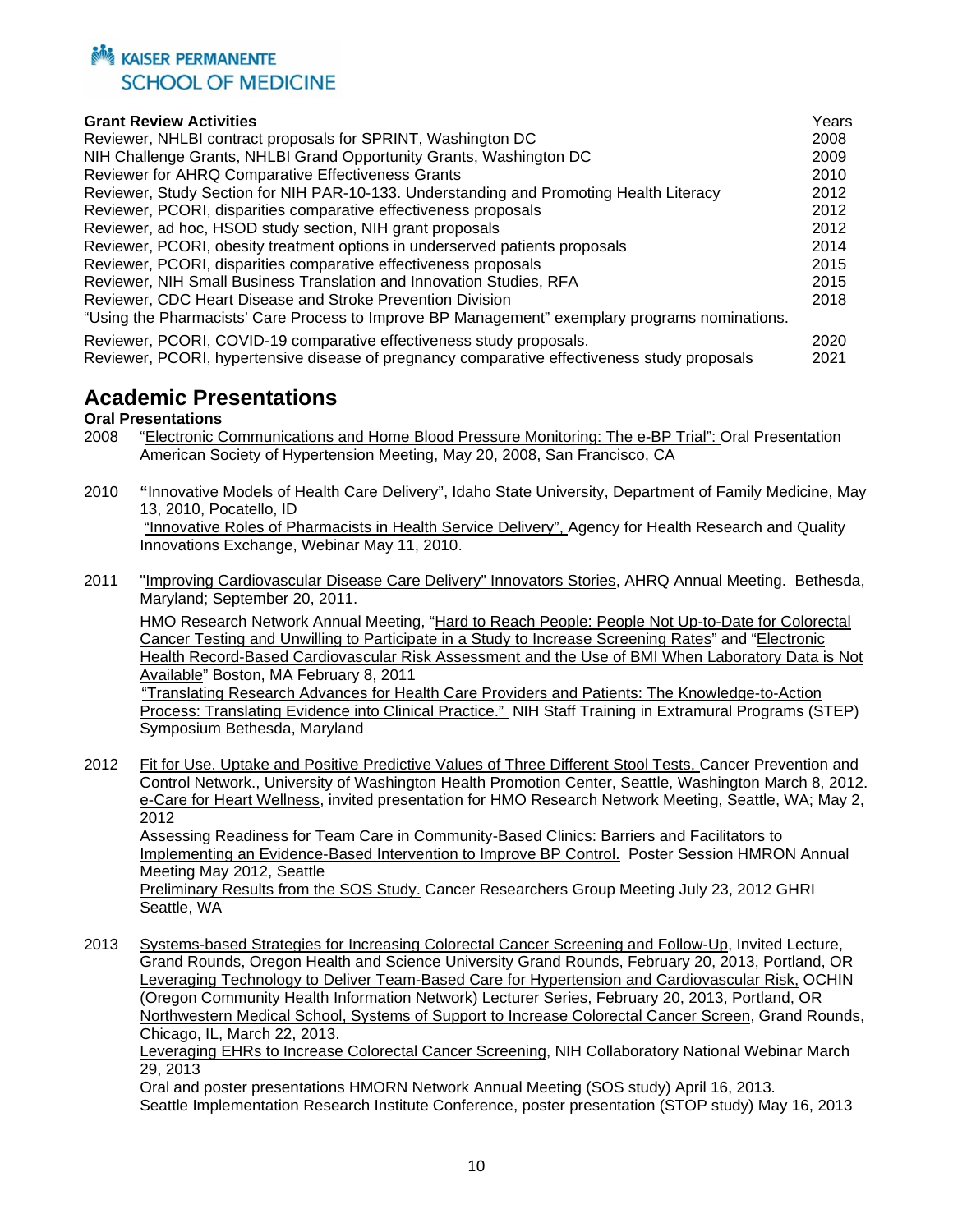- 2014 Longitudinal Predictors of Colorectal Screening in a Randomized Controlled Trial, HMO Research Network Meeting, April 2, 2014, Phoenix, AZ Healthcare Policies and Disparities in Colorectal Screening, World Endoscopy Meeting, April 16, 2014, Chicago, IL Web-based Pharmacist Team Care and Long-Term BP Outcomes, Oral Presentation American Society of Hypertension Annual Meeting, May 19, 2014, New York, NY
- 2015 Year 3 of the Systems of Support to Increase Colorectal Cancer Trial, Oral Presentation, HMO Research Network Meeting, March 11, 2015, Long Beach, CA Year 3 of the Systems of Support to Increase Colorectal Cancer Trial, Oral Presentation, International Cancer Screening Network Meeting, Rotterdam, Holland, June 2, 2015 An Economic Evaluation of Colorectal Cancer Screening in Primary Care Practice, Poster, International Cancer Screening Network Meeting, Rotterdam, Holland June 3, 2015 Ethical Issues in Research for the Underserved, Oral Presentation, NCI special emphasis meeting July 14, 2015 Bethesda, MD
- 2016 Addressing Colon Cancer Screening in Primary Care: An Update on the STOP CRC Trial. Collaboratory Grand Rounds: "Rethinking Clinical Research". November 4, 2016, National Webinar

Blood Pressure Checks and Diagnosing Hypertension (BP-CHECK) a new PCORI funded trial. Clinical Prevention Workgroup, November 1, 2016 Seattle, WA

How Health Systems Can Help Improve Colorectal Cancer Screening Compliance, The Collaborative Group of Americas on Inherited Colorectal Cancer (GCA), October 3, 2016, Seattle, WA

Breakthroughs in Screening: What Research Tells Us, Washington Colorectal Cancer Round Table, March 25, 2016, Seattle, WA

BP-CHECK, Blood Pressure Checks and Improving Hypertension Diagnosis, Group Health Research Institute Faculty Meeting, January 19, 2016, Seattle, WA

BeneFITs to Increase Colorectal Cancer Screening in Priority Populations, Alliance for Reducing Cancer meeting, Health Promotion Center University of Washington, January 14, 2016, Seattle, WA

2017 A Centralized Mailed Program and Stepped Increases of Support Increases Time in Compliance with Colorectal Cancer Screening Guidelines over 5 Years: A Randomized Trial. Selected as outstanding abstract and for oral presentation at the American Society of Preventive Oncology annual meeting, March 11, 2017, Seattle WA

The Research to Practice Pipeline: Evidence-Based Cancer Screening Guidelines Putting them into Practice and Scaling Them Up. Panel presentation lead and presenter, Health Care Systems Research Network annual meeting, San Diego, CA March 23, 2017

Getting it published: Weathering Rejection and the Path to Success. Webinar for the CTSA Rising Stars Program March 17, 2017

A Centralized Mailed Program and Stepped Increases of Support Increases Time in Compliance with Colorectal Cancer Screening Guidelines over 5 Years: A Randomized Trial. Keynote speech at World Endoscopy Organization, Chicago, IL, May 5, 2017

Patient generated biometric data, BP monitoring and other self-monitoring activities. Workshop at the Washington Academy of Family Physicians meeting, Skamania Lodge, May 6, 2017.

A Centralized Mailed Program and Stepped Increases of Support Increases Time in Compliance with Colorectal Cancer Screening Guidelines over 5 Years: A Randomized Trial. CDC Cancer Conference Atlanta, August 15, 2017

Update and Thoughts from the Phenotypes, Data Standards, and Data Quality Core of the NIH HCS Research Collaboratory National Collaboratory Webinar, August 25, 2017 – Dr. Beverly Green, presenter

The Research to Practice Pipeline: Evidence-Based Cancer Screening Guidelines Putting them into Practice and Scaling Them Up. Oral Presentation, 10<sup>th</sup> Annual Dissemination and Implementation Conference, December 6th, 2017, Crystal City, Virginia.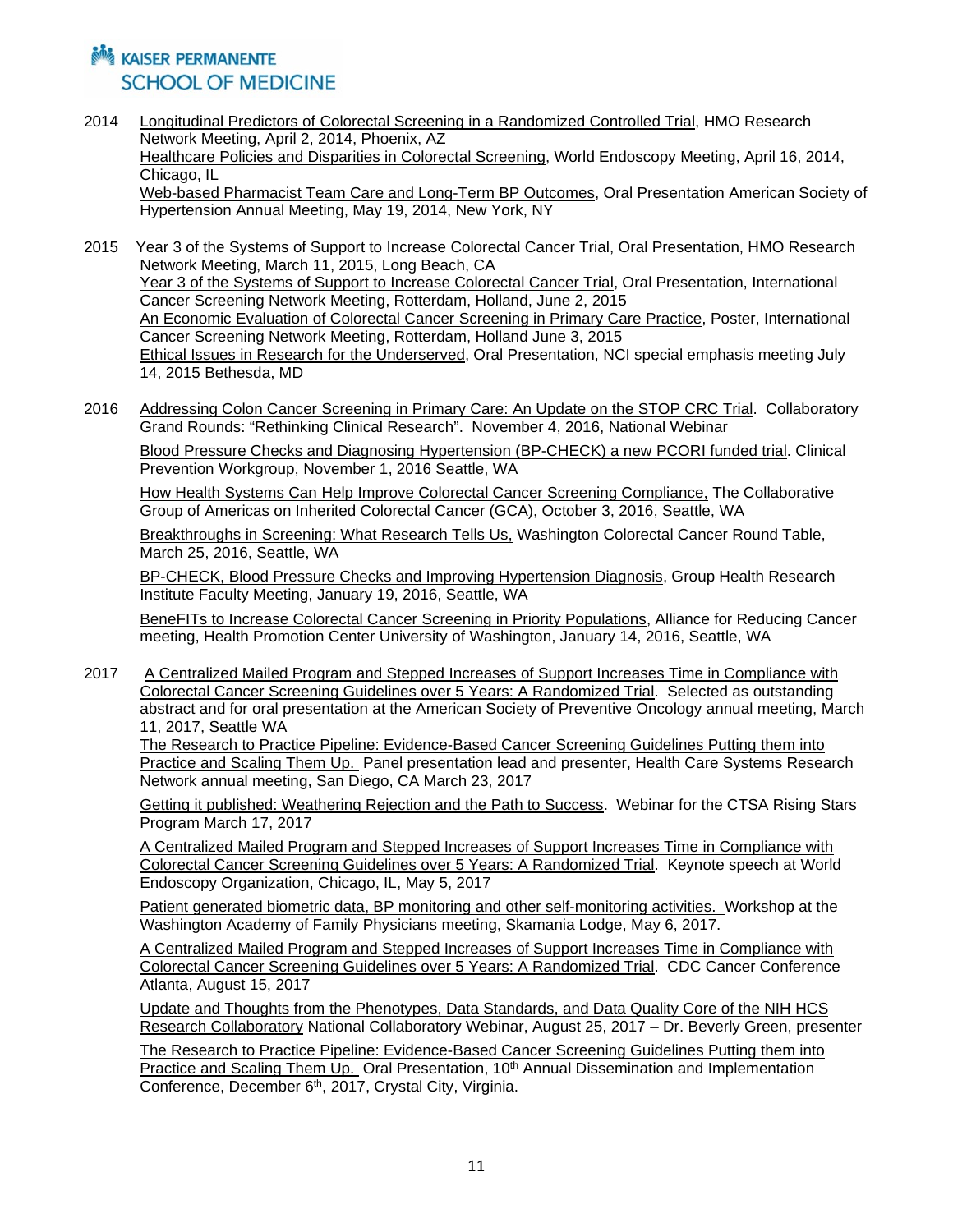- 2018 Workshop on Embedded Pragmatic Clinical Trials of Therapeutic A vs. B Interventions. Moderated Panel Discussion Examples in Action. Bethesda, Maryland, May 16, 2018 Direct Mail Programs Work… But Will Health Centers Implement Them? Findings from STOP CRC. Collaboratory Webinar. February 23, 2018
- 2019 Colorectal Cancer Screening Continuing Medical Education Webinar. CME Webinar for Kaiser Network physicians. November 13, 2019

Financial Incentives and Increasing Colorectal Cancer Screening in Disparity Populations. Invited oral presentation. National Colorectal Cancer Screening Round Table, Baltimore, MD, November 21, 2019

Mailed FIT Summit: Mailed Outreach Reminders: Which Reminders are Most Effective? Invited Presentation Centers for Disease Control, Atlanta GA; June 29, 2019

BeneFITs to Increase Colorectal Cancer Screening in Priority Populations. Invited Presentation Centers for Disease Control, Atlanta GA; June 28, 2019

The Systems of Support to Increase Colorectal Cancer Screening Trial (SOS). 9-year Adherence and Outcomes. Oral presentation, International Cancer Screening Network Conference, Rotterdam, Netherlands, June 3, 2019

Financial Incentives and Increasing Colorectal Cancer Screening in Disparity Populations. Oral presentation. Oral presentation, International Cancer Screening Network Conference, Rotterdam, Netherlands, June 5, 2019

Accuracy of Clinic, Home, and Kiosk BP measurements compared to Ambulatory BP Monitoring for Diagnosing Hypertension. The BP-CHECK Randomized Controlled Diagnostic Trial. Oral presentation. Health Care Systems Research Network. Oral Presentation, Radcliff College, Oxford, UK; May 29, 2019

The Systems of Support to Increase Colorectal Cancer Screening Trial (SOS). 9-year Adherence and Outcomes. Oral presentation. World Endoscopy Meeting, San Diego, California, May 17, 2019

Financial Incentives and Increasing Colorectal Cancer Screening in Disparity Populations. Oral presentation. World Endoscopy Meeting, San Diego, California, May 17, 2019

Partnering in Washington State to Decrease Medicaid Colorectal Cancer Screening Rate Disparities. Oral presentation. Washington State Colorectal Cancer Round Table. Seattle, Washington, May 13, 2019

Design and Analysis of Embedded Pragmatic Research. Panel presentation, NIH Collaboratory, Bethesda, MD, May 2, 2019.

Financial Incentives and Increasing Colorectal Cancer Screening in Disparity Populations. Oral presentation. Health Care Systems Research Network. Portland, Oregon; April 10, 2019

Accuracy of Clinic, Home, and Kiosk BP measurements compared to Ambulatory BP Monitoring for Diagnosing Hypertension. The BP-CHECK Randomized Controlled Diagnostic Trial. Oral presentation. Health Care Systems Research Network. Portland, Oregon; April 9, 2019

2020 Blood Pressure Checks for Diagnosing Hypertension. Comparative Accuracy of Clinic, Home, and Kiosk BP for making a New Diagnosis of Hypertension. Oral presentation and award for best abstract. North American Primary Care Research Group Meeting Annual Meeting (Webinar). November 26, 2020

BeneFITs for Increasing Colorectal Cancer Screening. Two-year outcomes in a Washington State Medicaid/Medicare Health Plan. Oral presentation North American Primary Care Research Group Meeting Annual Meeting (Webinar). November 25, 2020

Transforming research findings into action: Building a strategy to decrease disparities in colorectal cancer screening at the local, regional, and state level. Conference paper presented at the: Annual Conference on the Science of Dissemination and Implementation in Health (D&I); December 2019; Arlington, VA.

Using Research to Identify Racism, Kaiser Permanent Washington Health Research Institute August 11. Webinar Automated Office Blood Pressure and the Impact of Attendance and Rest Time. Moderated Poster Award. American Heart Association Hypertension Meeting, Webinar presented 9-20-20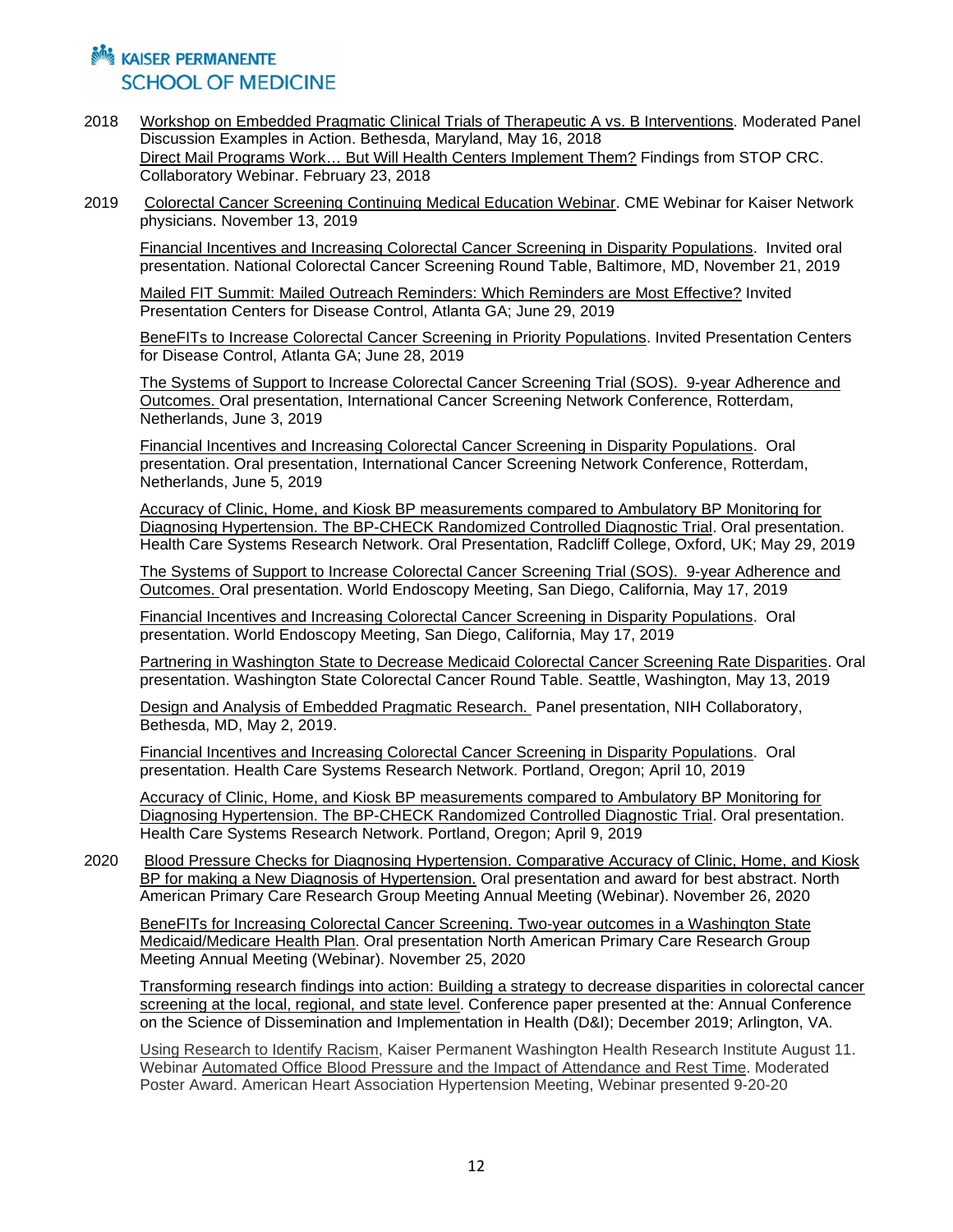2021 Transforming Research Findings into Action: Advocating for a Medicaid Colorectal Cancer Screening Performance Metric. Western Colorectal Cancer Consortium Conference October 15, 2021. Webinar

Blood Pressure Checks for Diagnosing Hypertension, Comparative Adherence to and Acceptability of Clinic, Home, Kiosk, and 24-hour Ambulatory Blood Pressure Monitoring. Oral presentation. American Heart Association Annual Conference. September 29, 2021.

Colorectal Cancer Screening: Where Have We Been and Where Should We Go Next? Bree Collaborative Presentation and presentation of workgroup recommendations (state of Washington, governor appointed advisory board, meetings open to the public) May 14, 2021, Webinar

Advocating for a Medicaid Colorectal Cancer Screening Performance Metric -Lessons Learned and Progress to Date. World Endoscopy Organization Coalition to Reduce Inequities in CRC Screening Expert Working Group, WEO Meeting. May 6, 2021. Webinar

Financial Incentives and Increasing Colorectal Cancer Screening in Disparity Populations. Invited oral presentation. KPWHRI Scientific Meeting Webinar, May 11, 2021

Blood Pressure Checks for Diagnosing Hypertension. Comparative Accuracy of Clinic, Home, and Kiosk BP for making a New Diagnosis of Hypertension. Health Care Systems Research Network Annual Meeting, oral presentation, Webinar. April 2021.

Blood Pressure Checks for Diagnosing Hypertension. Comparative Accuracy of Clinic, Home, and Kiosk BP for making a New Diagnosis of Hypertension. Webinar presentation Grand Rounds Department of Family Medicine University of Washington School of Medicine, February 2, 2021.

#### **Posters**

Multiple, not systematically tracked

**Abstracts published in journals that have abstract sections** Several, not systematically tracked

## **Professional Association Activities**

#### **Professional Memberships**

Alpha Omega Alpha Honor Medical Society Washington State Association of Physicians American Heart Association

| <b>Editorial Board Service</b>                              | Years          |
|-------------------------------------------------------------|----------------|
| Associate Editor American Journal of Preventive Medicine    | 2008 - 2013    |
| Editor American Journal of Preventive Medicine              | 2014 - current |
| Editor Journal of the Board of Family Medicine              | 2007 - current |
| Associate Editor Connect (international telehealth journal) | 2021 - current |

**Journal Review Activities** In addition to the journals where I am an editor, I generally review one – two journal articles per month, journals include: JAMA (most recently 2020), JAMA internal medicine, JAMA network (most recently 2021), JAMA Cardiology, New England Journal of Medicine (most recent 2021), Annals of Internal Medicine, Journal of General Internal Medicine (most recently 2021), Journal of the American Heart Association (most recent 2021), Journal of Human Hypertension (most recently 2021), American Journal of Hypertension (most recently 2021), Journal of Hypertension, Journal of the National Cancer Institute, Cancer, Cancer Epidemiology, Biomarkers, and Prevention; Lancet Gastroenterology (most recently 2021), Journal of Medical Internet Research (most recently 2021), Journal of the American Informatics Association, Preventive Medicine (most recently 2021), Annals of Family Medicine, Journal of Community Health and Primary Care (most recently 2021), BMC Cancer (most recent 2021), BMC Medical Informatics, PLOS One, Contemporary Clinical Trials (most recent 2021), Nature, Applied Clinical Informatics.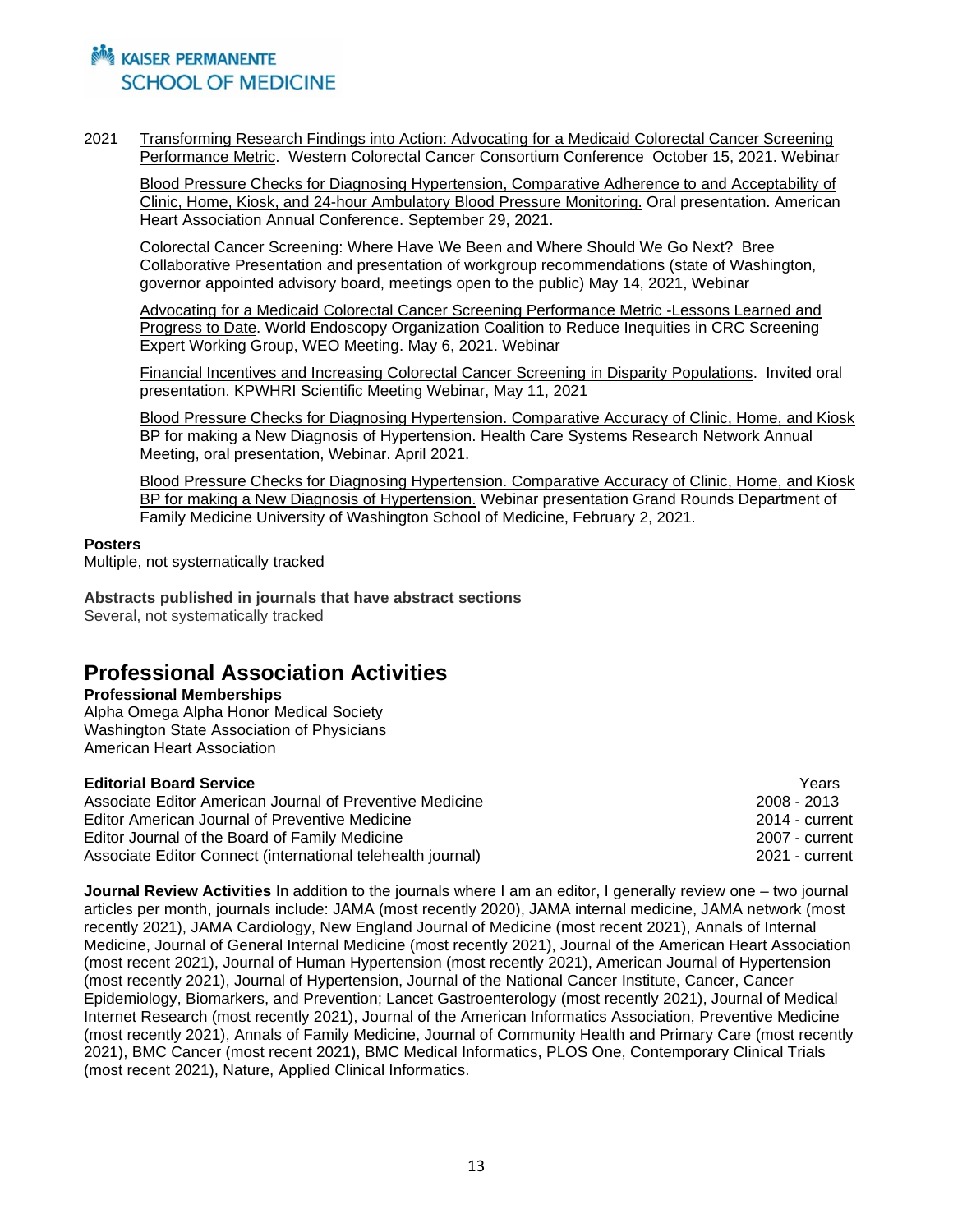#### **Notational Example 12 AM** KAISER PERMANENTE **SCHOOL OF MEDICINE**

#### **Scholarship and Research: Peer Reviewed**

- 1. Soman MP, **Green BB**, Daling JR. Risk factors for early neonatal sepsis. Am J Epidemiol. 1985;121:712-9.
- 2. **Green BB**, Daling JR, Weiss NS, Liff JM, Koepsell T. Exercise as a risk factor for infertility with ovulatory infertility. Am J Public Health. 1986; 76:1432-1436. PMCID: PMC1646979.
- 3. **Green BB**, Weiss NS, Daling JR. Risk of ovulatory infertility in relation to body weight. Fertil Steril. 1988;50:721-6.
- 4. **Green BB**, McAfee T, Madsen L, Caplow M, Buist D. Effectiveness of telephone support in increasing physical activity levels in primary care patients. Am J Prev Med. 2002;22:177-83.
- 5. **Green BB**, Kaplan RC, Psaty BM. How minor changes in the definition of blood pressure control affect the reported success of hypertension treatment? Am J Manag Care. 2003;9:219-24. PMCID: 12643339.
- 6. **Green BB**, Taplin S. Breast cancer screening controversies. J Am Board Fam Pract. 2003;16:233-41.
- 7. **Green BB**. MyBP: Improving care of high blood pressure. Am J Hypertens. 2005;18:263A.
- 8. Scholes D, Grothaus L, McClure J, Reid R, Fishman P, Sisk C, Lindenbaum JE, **Green BB**, Grafton J, Thompson RS. A randomized trial of strategies to increase chlamydia screening in young women. Prev Med. 2006;43:343-50.
- 9. Glasgow RE, Nelson CC, Kearney MA, Reid R, Ritzwoller DP, Strecher VJ, Couper M, **Green BB**, Wildenhaus K. Reach, engagement, and retention in an internet-based weight loss program in a multi-site RCT. J Med Internet Res. 2007;9:e11. PMCID: PMC1874718.
- 10. **Green BB**, Ralston JD, Fishman PA, Catz SL, Cook A, Carlson J, Tyll L, Carrell D, Thompson RS. Electronic communications and home blood pressure monitoring (e-BP) study: design, delivery, and evaluation framework. Contemp Clin Trials. 2008; 29(3):376-95. PMCID: 2645352.
- 11. **Green BB**, Cheadle A, Pellegrini AS, Harris JR. Active for Life: a work-based physical activity program. Prev Chronic Dis. 2007;4:A63.
- 12. **Green BB**, Cook AJ, Ralston JD, Fishman PA, Catz SL, Carlson J, Carrell D, Tyll L, Larson EB, Thompson RS. Effectiveness of home blood pressure monitoring, Web communication, and pharmacist care on hypertension control: The e-BP randomized controlled trial. JAMA. 2008;299:2857-67. PMCID: PMC2715866. Cited by 696 articles. Short-listed by the British Medical Journal for article of the year.
- 13. **Green BB**, Cook AJ, Ralston JD, Carlson J. Patient use of and satisfaction with a Web-based pharmacist intervention (the e-BP trial) to improve hypertension control. J Clin Hypertens. 2009; 11(4s): A58.
- 14. **Green BB**, Wang CY, Horner K, Catz S, Meenan RT, Vernon SW, Carrell D, Chubak J, Ko C, Laing S, Bogart A. Systems of support to increase colorectal cancer screening and follow-up rates (SOS): Design, challenges, and baseline characteristics of trial participants. Contemp Clin Trials. 2010;31:589-603. PMCID: PMC2956868.
- 15. **Green BB**, Anderson ML, Ralston JD, Catz S, Fishman PA, Cook AJ. Patient ability and willingness to participate in a web-based intervention to improve hypertension control. J Med Internet Res. 2011;13:e1. PMCID: PMC3217242.
- 16. Fishman PA, Anderson ML, Cook AJ, Ralston JD, Catz SL, Carlson J, Larson EB, **Green BB**. Accuracy of blood pressure measurements reported in an electronic medical record during routine primary care visits. J Clin Hypertens (Greenwich). 2011;13:821-8. PMCID: PMC3211104.
- 17. **Green BB**, Estabrooks P. Assessing the scale-up of a weight loss program: narrowing the gap between research and practice. Am J Prev Med. 2011;41:548-9. PMCID: PMC3953454.
- 18. Carter BL, Bosworth HB, **Green BB**. The hypertension team: the role of the pharmacist, nurse and teamwork in hypertension therapy. J Clin Hypertens. 2012 Jan;14(1):51-65. PMCID: 3257828
- 19. **Green BB**, Bogart A, Chubak J, Vernon SW, Morales LS, Meenan RT, Laing SS, Fuller S, Ko C, Wang CY. Nonparticipants in population-based trial to increase colorectal cancer screening rates. Am J Prev Med. 2012 Apr;42: 390-397. PMCID: 3549634
- 20. **Green BB**, Anderson ML, Cook AJ, Catz S, Fishman PA, McClure JB, Reid R. Using BMI data in the electronic health record to calculate cardiovascular risk. Am J Prev Med. 2012 Apr; 42(4):342-247. PMCID: 3308122
- 21. O'Farrell C, Baldwin LM, Reid R, **Green BB**, Bowen D. Physician-patient colorectal cancer screening discussions among physicians with high and low cancer screening rates. J Am Board Fam Med.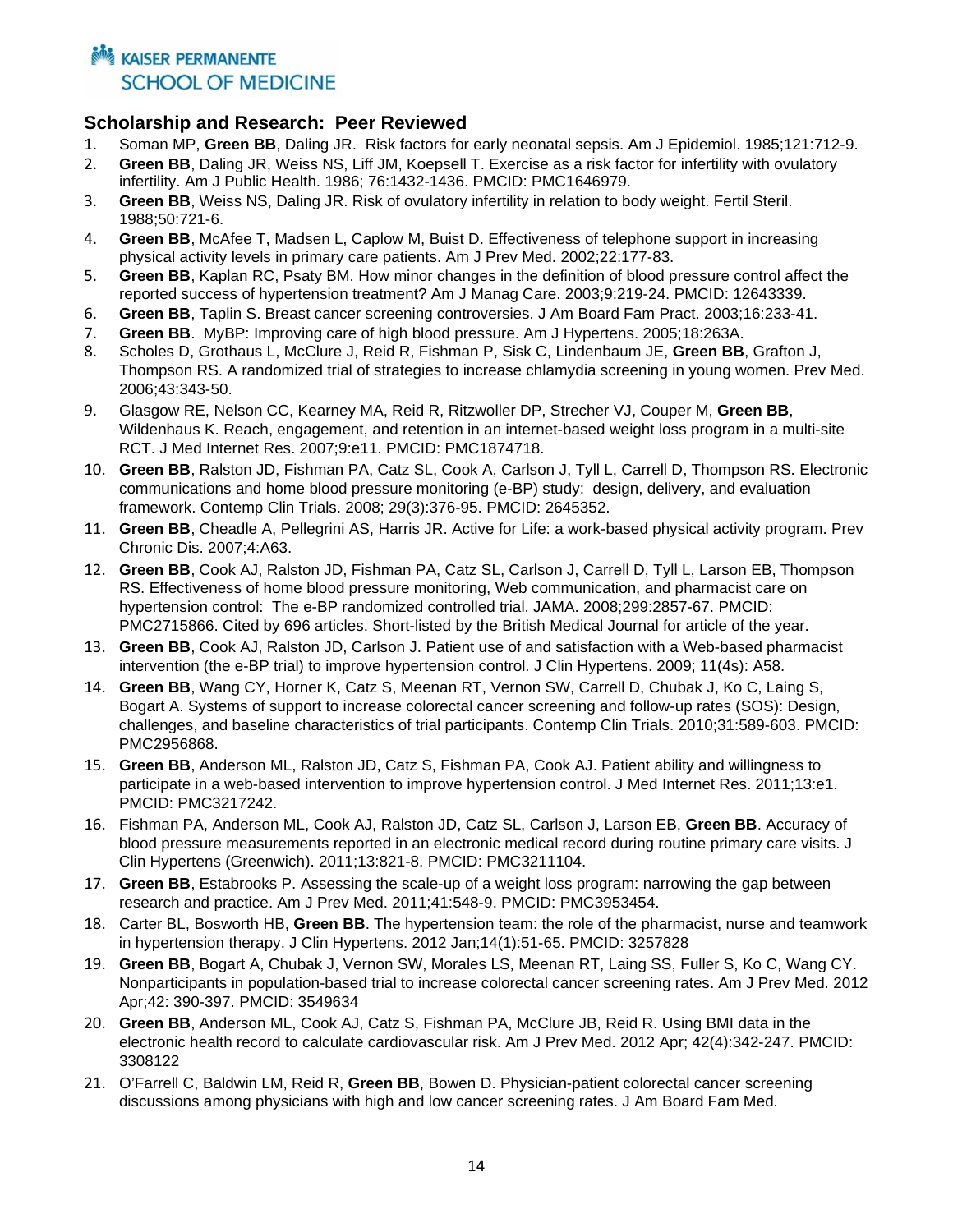## **Notational Example 12 AM** KAISER PERMANENTE **SCHOOL OF MEDICINE**

2012;25:771-81.

- 22. **Green BB**, Wang CY, Anderson ML, Chubak J, Meenan RT, Vernon SW, Fuller S. An automated intervention with stepped increases in support to increase uptake of colorectal cancer screening. A randomized controlled trial. Annals of Internal Medicine. 2013 Mar 5; 158(5 Pt 1):301-311. PMCID: 3953144
- 23. Magid D, **Green BB**. Take it to the Bank. Jul 3; 2013 310(1):40-1. doi: 10.1001/jama.2013.6550. PubMed PMID: 23821085.
- 24. **Green BB**, Anderson ML, Ralston JD, Catz S, Fishman PA, Cook AJ. Blood Pressure One Year after Completion of Web-based Pharmacist Care. JAMA. Internal Medicine. 2013 Jul 8; 173(13):1250-2. PMID:23689927
- 25. Fishman PA, Cook AJ, Anderson MS, Ralston JD, Catz SL, Carlson J, **Green BB**. Improving BP Control through Electronic Communications: An Economic Evaluation. American Journal of Managed Care. 2013 Sep; 19(9):709-16. PMCID: 3938103
- 26. Robins LS, Jackson JE, **Green BB**, Korngiebel D, Force RW, Baldwin LM. Barriers and facilitators to evidence-based blood pressure control in community practice. J Am Board FAM Med. 2013 Sep-Oct; 26(5):539-57. PMCID: 3882900
- 27. **Green BB**. Caring for Patients with Multiple Chronic Conditions: Balancing Evidenced-based and Patientcentered Care. Journal of the American Board of Family Medicine. 2013 Sep-Oct;26(5):484-5PubMed PMID: 24004699
- 28. Chubak J, Bogart A, Fuller S, Laing SS, **Green BB**. Uptake and positive predictive value of fecal occult blood tests: A randomized controlled trial. Prev Med. 2013 Nov; 57(5):671-8. PMCID: 3856243
- 29. Murphy CC, Haddock NM, Anderson ML, Chubak J; **Green BB**. Longitudinal predictors of colorectal cancer screening among participants in a randomized controlled trial. Prev Med. 2014 Jun 15; 66c:123-130. PMCID: 4209306
- 30. Laing SS, Bogart A, Chubak J, Fuller S, **Green BB**. Psychological Distress after a Positive Fecal Occult Blood Test Result among Members of an Integrated Healthcare Delivery System. Cancer Epidemiol Biomarkers Prev. 2014 Jan; 23(1):154-9. PMCID: 3947142
- 31. Woolf SH, Tracy Orleans C, **Green BB**, Curry S, Thompson RS, Bauman A, Wallace RB. Transforming preventive medicine science, practice, education, and policy: looking back at the last 20 years of the American Journal of Preventive Medicine. Am J Prev Med. 2013 Dec; 45(6):678-86. PMID: 24237909
- 32. Coronado G, Sanchez J, Devoe J, **Green BB**. Advantages of Wordless Instructions on how to Complete a Fecal Immunochemical Test: Lessons from Patient Advisory Council Members of a Federally Qualified Health Center. J Cancer Educ. 2014 Mar; 29(1):86-90. PMCID: 3946071
- 33. James D. Ralston MD MPH, Andrea J. Cook PhD, Melissa L. Anderson MS, Sheryl L. Catz PhD, Paul A Fishman PhD, James Carlson PharmD, Ron Johnson MA, Beverly B. **Green** MD MPH. Home blood pressure monitoring, secure electronic messaging and medication intensification for improving hypertension control: a mediation analysis. Applied Clinical Informatics. 2014 Mar 12; 5(1):232-48. PMCID: 3974258
- 34. Gupta S, Sussman D, Doubeni C, Anderson D, Day L, Deshpande A, Elmunzer B, Laiyemo A, Mendez J, Somsouk M, Allison J, Bhuket T, Geng Z, **Green BB**, Itzkowitz S, and Martinez M. Challenges and Possible Solutions to Colorectal Cancer Screening for the Underserved. J Natl Cancer Inst. 2014 April;106(4): dju032 PMCID: 3982886
- 35. **Green BB**, Anderson ML, Cook AJ, Catz S, Fishman PA, McClure JB, Reid R. e-Care for Heart Wellness. A Feasibility Trial to Decrease Blood Pressure and Cardiovascular Risk. Am J Prev Med. 2014 Apr; 46(4):368- 77. Doi: 10.1016/j.amepre.2013.11.009. PMCID: 3978093
- 36. **Green BB**, Coronado GD, Devoe JE, Allison J. Navigating the Murky Waters of Colorectal Cancer Screening and Health Care Reform. Am J Public Health. 2014 Jun; 104(6):982-6. PMCID: 4062021
- 37. Coronado GD, Vollmer WM, Petrik A, Aquirre J, Kapka T, DeVoe J, Puro J, Miers T, Turner A, Sanchez J, Retecki S, Nelson C, **Green BB**. Strategies and Opportunities to STOP Colon Cancer in Priority Populations: Pragmatic Pilot Study Design and Outcomes. BMC Cancer. 2014 Feb 26; 14:55. PMCID: 3936821
- 38. Wernli KJ, Hubbard RA, Johnson E, Chubak J, Kamineni A, **Green BB**, Rutter CM. Patterns of colorectal cancer screening uptake in newly-eligible men and women. Cancer Epidemiol Biomarkers Prev. 2014 Jul; 23(7):1230-7. PMCID: 4082473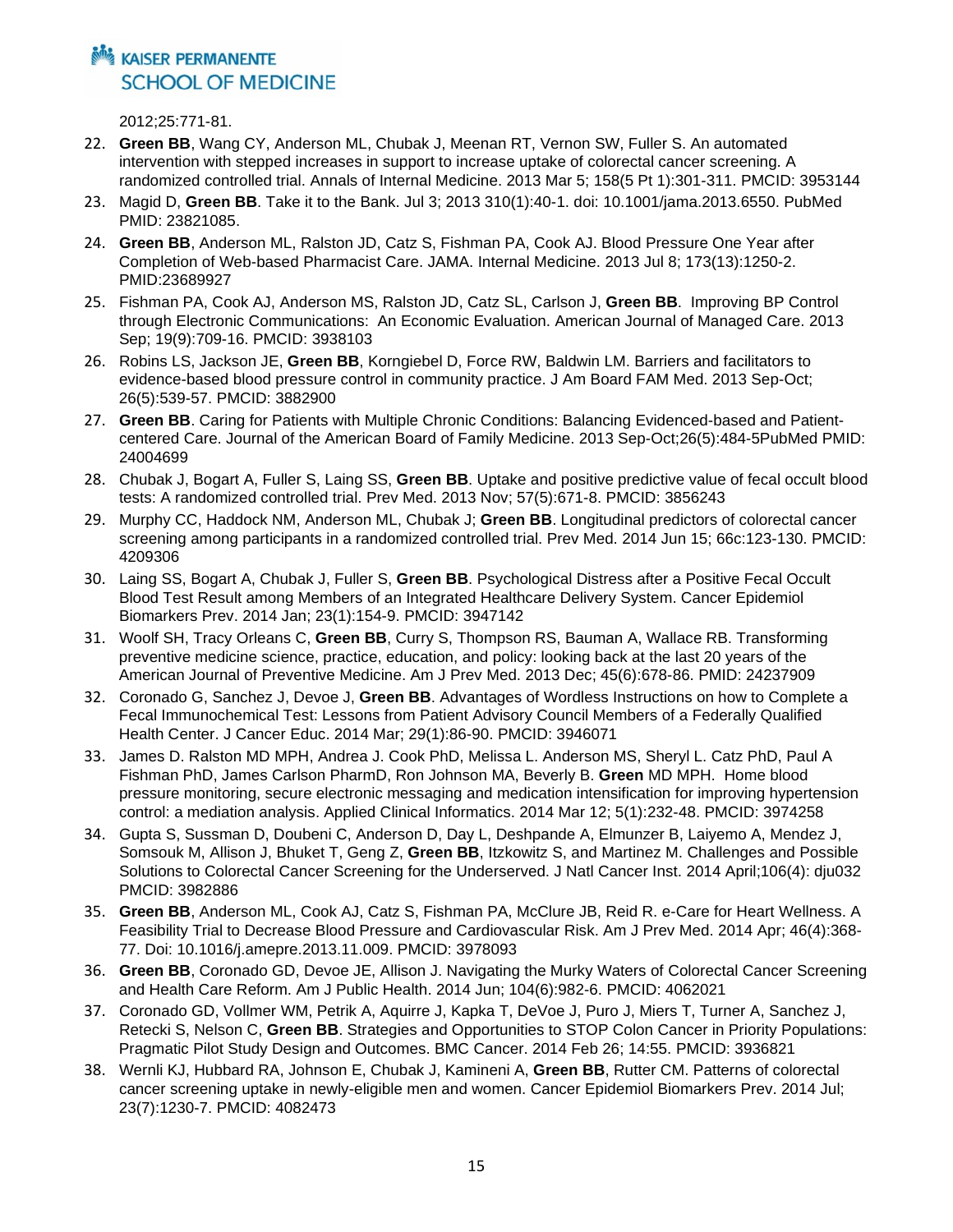- 39. Coronado GD, Burdick T, Kapka T, Retecki S, **Green BB**. Using an automated data-driven EHR-embedded program for mailing FIT kits: Lessons from the STOP CRC pilot study. Journal of General Practice. 2014 Feb 26; 14:55. PMCID: 3936821
- 40. Wang VY, De Dieu Tapsoba J, Anderson M, Vernon S, Chubak J, Fuller S, **Green BB**. Time to Screening in the Systems of Support to Increase Colorectal Cancer Screening Trial. Cancer Epidemiol Biomarkers Prev. 2014 Aug; 23(8):1683-8. PMCID: 4119537
- 41. Coronado GD, Vollmer WM, Petrik A, Taplin S, Burdick T, Meenan RT, **Green BB**. Strategies and Opportunities to STOP Colon Cancer in Priority Populations, Methods. Contemporary Trials. BMC Cancer. 2014 Feb 26; 14:55. PMCID: 3936821
- 42. Coronado GD, Schneider JL, Sanchez JJ, Petrik AF. **Green BB**. Reasons for non-response to a directmailed FIT program: lessons learned from a pragmatic colorectal cancer screening study in a federally sponsored health center. Transl Behav Med. 2015 Mar; 5(1):60-7. PMCID: 4332898
- 43. **Green BB**, Anderson ML, Wang CY, Vernon SW, Chubak J, Meenan RT, Fuller S. A Randomized Trial to Evaluate Nurse Navigation Follow-Up after a Positive Fecal Occult Blood Test or Sigmoidoscopy on Complete Diagnostic Testing in an Integrated Health Care System. J Am Board Fam Med. 2014 Nov-Dec; 27(6):789-95. PMCID: 4278960.
- 44. **Green BB,** Coronado GD. "BeneFITs" to increase colorectal cancer screening in priority populations. JAMA Intern Med. 2014 Aug; 174(8):1242-3. PMCID: 4217574
- 45. Meenan RT, Anderson ML, Chubak J, Vernon SW, Fuller S, Wang CT, **Green BB**. An economic evaluation of colorectal cancer screening in primary care practice. Am J Prev Med. 2015 Jun; 48(6):714-21. doi: PMC4217574. 10.1016/j.amepre.2014.12.016. PMCID: 4441758
- 46. **Green BB**. BP Here, There, and Everywhere. Mobile Health Applications (Apps) and HTN Care. J Am Soc Hypertens, Accepted 12-15-2014. J Am Soc Hypertens. 2015 Feb; 9(2):137-9. doi: 10.1016/j.jash.2014.12.010. Epub 2014 Dec 24. PMID: 25660365.
- 47. Hamine S, Gerth-Guyette E, Faulx F, **Green BB**, Ginsburg AS. "m-Adherence" and Chronic Diseases Management: A Systematic Review. J Med Internet Res. 2015 Feb 24;17(2):e52.
- 48. Margolis KL, Asche SE, Bergdall AR, Dehmer SP, Maciosek MV, Nyboer Resorcinol PJ, Pawloski PA, Sperl-Hillen JM, Trower NK, Tucker AD, **Green BB**. A Successful Multifaceted Trial to Improve Hypertension Control in Primary Care: Why Did It Work? J Gen Intern Med. 2015 Nov; 30(11):1665-72. PMCID: 4617923
- 49. Gordon Nancy P, **Green** Beverly B. Factors Associated with Use and Non-use of the Fecal Immunochemical Test (FIT) Kit for Colorectal Cancer Screening in Response to a 2012 Outreach Screening Program: A Survey Study. BMC Public Health 2015; 15: 546. PMCID: 4462185
- 50. Reid RJ, Anderson ML, Fishman PA, McClure JB, Johnson RL, Catz SL, **Green BB**. Relationship between cardiovascular risk and lipid testing in one health care system: a retrospective cohort study. BMC Health Serv Res. 2015 Jul 23; 15(1): 281. PubMed PMID: 26201968. PMCID: 4511977
- 51. [James Sheppard,](https://www.researchgate.net/researcher/2004428615_James_Sheppard) [Katherine Tucker,](https://www.researchgate.net/researcher/46846674_Katherine_Tucker) [Richard Stevens,](https://www.researchgate.net/researcher/56713956_Richard_Stevens) [Hayden Bosworth,](https://www.researchgate.net/researcher/2075403588_Hayden_Bosworth) [Ilkka Kantola,](https://www.researchgate.net/researcher/7960239_Ilkka_Kantola) [Sally Kerry,](https://www.researchgate.net/researcher/39442770_Sally_Kerry) [Marshall](https://www.researchgate.net/researcher/2075416234_Marshall_Godwin)  [Godwin,](https://www.researchgate.net/researcher/2075416234_Marshall_Godwin) **Beverly Green**, [David Magid,](https://www.researchgate.net/researcher/39431682_David_Magid) [Karen Margolis,](https://www.researchgate.net/researcher/39600659_Karen_Margolis) [Brian McKinstry,](https://www.researchgate.net/researcher/10982754_Brian_McKinstry) [Stefano Omboni,](https://www.researchgate.net/researcher/38509531_Stefano_Omboni) [Gianfranco](https://www.researchgate.net/researcher/44904368_Gianfranco_Parati)  [Parati,](https://www.researchgate.net/researcher/44904368_Gianfranco_Parati) [Nashat Qamar,](https://www.researchgate.net/researcher/2075413917_Nashat_Qamar) [Willem Verberk,](https://www.researchgate.net/researcher/2075400357_Willem_Verberk) [Richard Hobbs,](https://www.researchgate.net/researcher/2075438112_Richard_Hobbs) [Richard McManus.](https://www.researchgate.net/researcher/39341258_Richard_McManus) [Individual patient data meta](https://www.researchgate.net/publication/277899499_Individual_patient_data_meta-analysis_of_self-monitoring_of_blood_pressure_%28BP-SMART%29?ev=prf_pub)[analysis of self-monitoring of blood pressure \(BP-SMART\) J](https://www.researchgate.net/publication/277899499_Individual_patient_data_meta-analysis_of_self-monitoring_of_blood_pressure_%28BP-SMART%29?ev=prf_pub)ournal of the American Society of Hypertension 04/2015; 9(4): e47. DOI: 10.1016/j.jash.2015.03.108
- 52. Volmer WM, Coronado GD, **Green BB**. Analytic Challenges Arising from the STOP CRC Trial: Pragmatic Solutions for Pragmatic Problems" eGEMs (Generating Evidence & Methods to improve patient outcomes) accepted 11-16-15, 2015 Dec 9; 3(1):1200. PMCID: 470809
- 53. Gloria D Coronado, Sally Retecki, Jennifer Schneider, Stephen H Taplin, Tim Burdick, Beverly B **Green**. Recruiting community health centers into pragmatic research: Findings from STOP CRC. 2016 Apr;13(2):214-22. PMCID: 4785071.
- 54. **Green BB**, Anderson ML, Chubak J, Fuller S, Meenan RT, Vernon SW. Impact of continued mailed fecal tests in the patient-centered medical home: Year 3 of the Systems of Support to Increase Colon Cancer Screening and Follow-Up randomized trial. Cancer. 2016 Jan 15; 122(2):312-21. PMCID: 4868396
- 55. Jessica Chubak, Michael P Garcia, Andrea Burnett-Hartman, Yingye Zheng, Douglas A Corley, Ethan A. Halm, Amit G. Singal, Carrie N. Klabunde, Chyke A. Doubeni, Aruna Kamineni, Theodore R. Levin, Joanne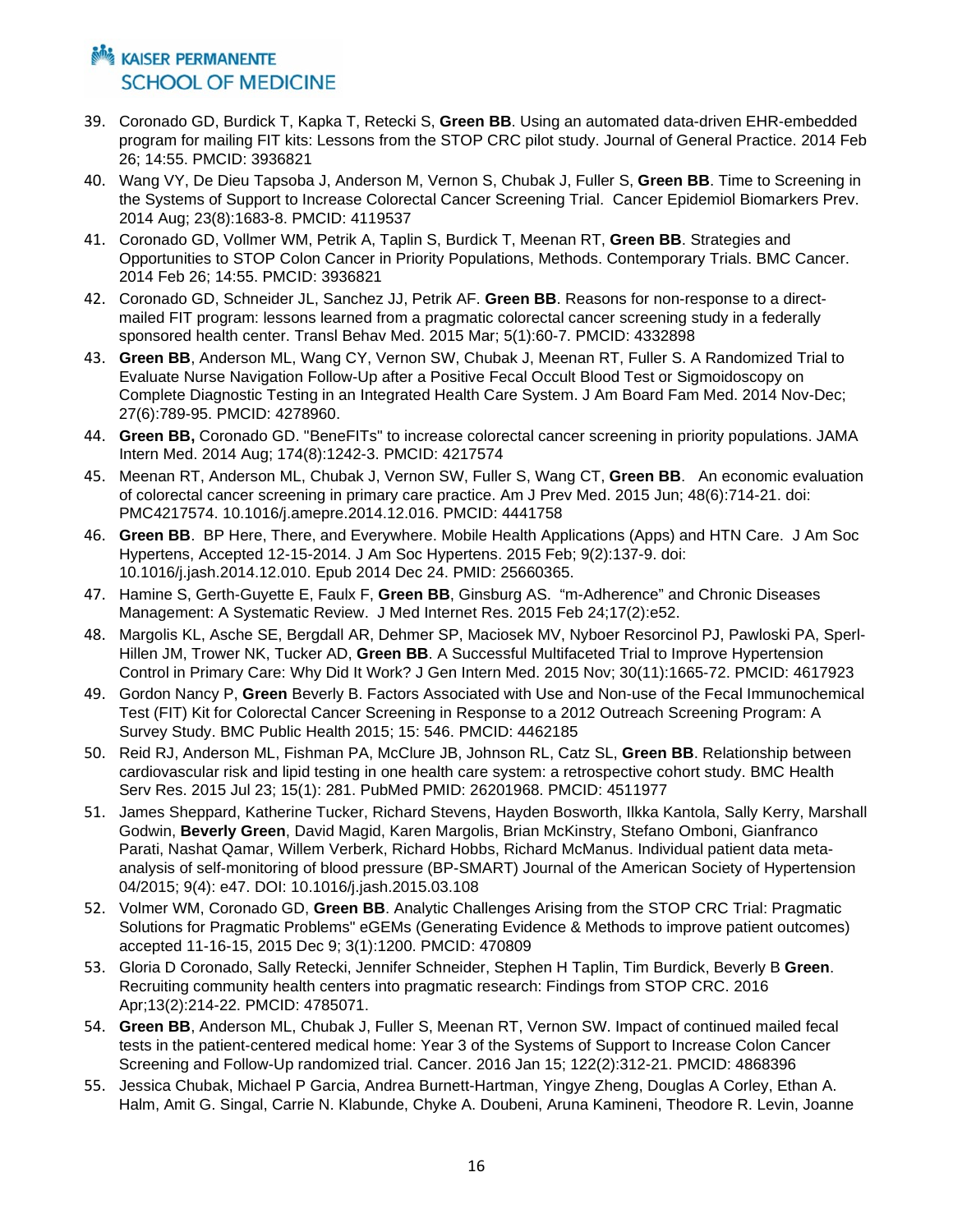E Schottinger, Beverly B. **Green,** Virginia P Quinn, and Carolyn Rutter. Time to colonoscopy after positive fecal blood test in four US healthcare systems. Cancer Epidemiol Biomarkers Prev. 2016 Feb; 25(2):344-50. doi: 10.1158/1055-9965.EPI-15-0470. PMCID: 4767632.

- 56. **Green BB**, Anderson ML, Chubak J, Baldwin LM, Tuzzio L, Catz S, Cole A, Vernon SW. Colorectal Cancer Screening Rates Increased after Exposure to the Patient-Centered Medical Home (PCMH). J Am Board Fam Med. 2016 Mar-Apr; 29(2):191-200. doi: 10.3122/jabfm.2016.02.150290. PMCID: 4868497
- 57. Fung KW, Richesson R, Smerek M, Pereira KC, **Green BB**, Patkar A, Clowse M, Bauck A, Bodenreider O. Preparing for the ICD-10-CM Transition: Automated Methods for Translating ICD Codes in Clinical Phenotype Definitions. EGEMS (Wash DC). 2016 Apr 12;4(1):1211. PMCID: 4862764.
- 58. McCarthy AM, Kim JJ, Beaber EF, Zheng Y, Burnett-Hartman A, Chubak J, Ghai NR, McLerran D, Breen N, Conant EF, Geller BM, **Green BB**, Klabunde CN, Inrig S, Skinner CS, Quinn VP, Haas JS, Schnall M, Rutter CM, Barlow WE, Corley DA, Armstrong K, Doubeni CA; PROSPR consortium. Follow-Up of Abnormal Breast and Colorectal Cancer Screening by Race/Ethnicity. Am J Prev Med. 2016 Oct; 51(4):507-12. PMCID: 5030116.
- 59. Chung CF, Munson SA, Thompson MJ, Baldwin LM, Kaplan J, Cline R, **Green BB**. Implementation of a new kiosk technology for blood pressure management in a community-based clinic: facilitators and barriers. J Am Board Fam Med. 2016 Sep-Oct; 29(5):620-629. PMCID: 5065060.
- 60. Petrik AF, **Green BB**, Vollmer WM, Le T, Bachman B, Keast E, Rivelli J, Coronado GD. The validation of electronic health records in accurately identifying patients eligible for colorectal cancer screening in safety net clinics. Fam Pract. 2016 Dec; 33(6):639-643. PMCID: 5161488.
- 61. Pawloski PA, Asche SE, Trower NK, Bergdall AR, Dehmer SP, Maciosek MV, Nyboer RA, O'Connor PJ, Sperl-Hillen JM, **Green BB**, Margolis KL. A sub-study evaluating treatment intensification on medication adherence among hypertensive patients receiving home blood pressure telemonitoring and pharmacist management. J Clin Pharm Ther. 2016 Oct; 41(5):493-8. PMCID: 5644343.
- 62. Asche SE, O'Connor PJ, Dehmer SP, **Green BB**, Bergdall AR, Maciosek MV, Nyboer RA, Pawloski PA, Sperl-Hillen JM, Trower NK, Margolis KL. Patient characteristics associated with greater blood pressure control in a randomized trial of home blood pressure telemonitoring and pharmacist management. J Am Soc Hypertens. 2016 Nov;10(11):873-880. doi: 10.1016/j.jash.2016.09.004. PMCID: PMC5107124.
- 63. Ritvo P, Myers RE, Serenity M, Gupta S, Inadomi JM, **Green BB**, Jerant A, Tinmouth J, Paszat L, Pirbaglou M, Rabeneck L. Taxonomy for colorectal cancer screening promotion: Lessons from recent randomized controlled trials. Prev Med. 2017 Aug; 101:229-234. PMID: 28024865.
- 64. Coronado GD, Schneider JL, Petrik AF, Rivelli J, Taplin SH, **Green BB**. Implementation successes and challenges in participating in a pragmatic study to improve colon cancer screening: Perspectives of health center leaders. Transl Behav Med. 2017 Sep; 7(3):557-566. PMC: 5645273.
- 65. Richesson RL, **Green BB**, Laws R, Puro J, Kahn MG, Bauck M, Smerek M, Van Eaton EG, Zozus M, Hammond WE, Stephens KA, Simon G. Pragmatic (Trial) Informatics: A Perspective from the NIH Health Care Systems Research Collaboratory. Journal of the American Informatics Association, accepted 2-10-17. J Am Med Inform Assoc. 2017 Sep 1; 24(5):996-1001. PMID: 28340241.
- 66. Coronado, GD, Retecki S, Petrik F, Coury J, Aquirre J, Taplin SH, Burdick T, **Green BB**. Mapping Multi-Site Clinic Workflows to Design Systems-Enabled Interventions. eGEMs (Generating Evidence & Methods to improve patient outcomes)*:* Vol. 5: Iss. 1, Article 13. DOI: https://doi.org/10.13063/2327-9214.1273
- 67. **Green BB**, Fuller S, Mahoney C, Anderson ML, Mendy P, Powell S. A Quality Improvement Initiative to Increase CRC Screening in a Primary Care Medical Center: Collaboration between a Clinic and Research Team. J Fam Med. 2017; 4(3). Pii: 1115. PMCID: 5792079.
- 68. **Green BB**, BlueSpruce J, Tuzzio L, Vernon SW, Shay A, Catz SL. Reasons for Never and Intermittent Completion of Colorectal Cancer Screening after Receiving Multiple Rounds of Mailed Fecal Tests. Accepted 5-22-17. BMC Public Health. 2017 May 30;17(1):531. doi: 10.1186/s12889-017-4458-6. PMCID: 5450259.
- 69. Coury J, Schneider JL, Rivelli JS, Petrik AF, Seibel E, D'Agostini B, Taplin SH, **Green BB**, Coronado GD. Applying the Plan-Do-Study-Act (PDSA) approach to a large pragmatic study involving safety net clinics. BMC Health Serv Res. 2017 Jun 19;17(1):411. PubMed Central PMCID: 5477281.
- 70. Petrik AF, Le T, Keast E, Rivelli J, Bigler K, **Green B**, Vollmer WM, Coronado G. Predictors of Colorectal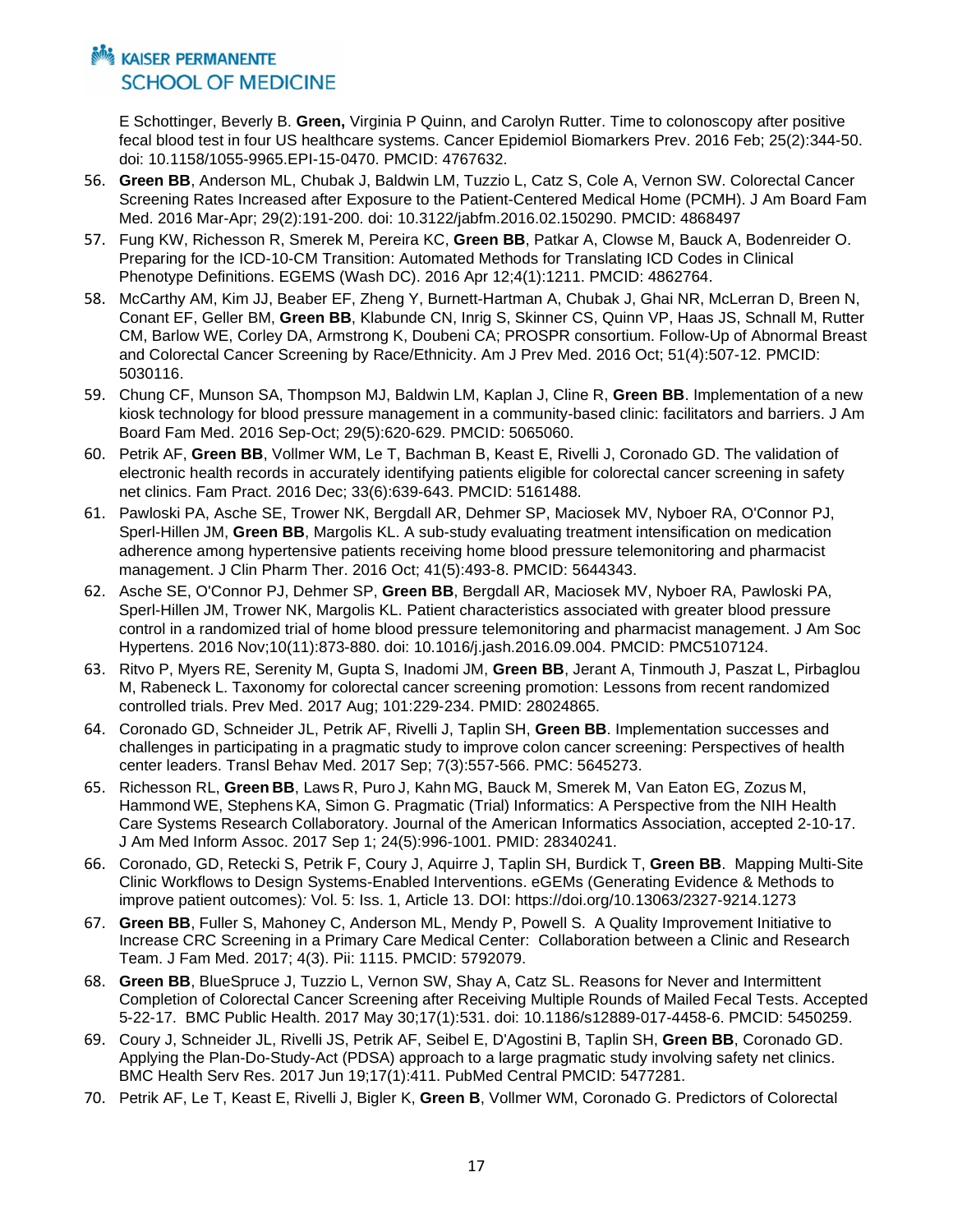Cancer Screening Prior to Implementation of a Large Pragmatic Trial in Federally Qualified Health Centers. J Community Health. 2018 Feb; 43(1):128-136. PMCID: 5767531.

- 71. **Green BB**, Anderson ML, Cook AJ, Chubak J, Fuller S, Meenan RT, Vernon SW. A centralized mailed program with stepped increases of support increases time in compliance with colorectal cancer screening guidelines over 5 years: A randomized trial. Cancer. 2017;123:4472-80. PMCID: PMC5673524.
- 72. Simon GE, Coronado G, DeBar LL, Dember LM, **Green BB**, Huang SS, Jarvik JG, Mor V, Ramsberg J, Septimus EJ, Staman KL, Vazquez MA, Vollmer WM, Zatzick D, Hernandez AF, Platt R. Data Sharing and Embedded Research. Ann Intern Med. 2017;167:668-70. PMCID: PMC5811187.
- 73. Tucker KL, Sheppard JP, Stevens R, Bosworth HB, Bove A, Bray EP, Earle K, George J, Godwin M, **Green BB**, Hebert P, Hobbs FDR, Kantola I, Kerry SM, Leiva A, Magid DJ, Mant J, Margolis KL, McKinstry B, McLaughlin MA, Omboni S, Ogedegbe O, Parati G, Qamar N, Tabaei BP, Varis J, Verberk WJ, Wakefield BJ, McManus RJ. Self-monitoring of blood pressure in hypertension: A systematic review and individual patient data meta-analysis. PLoS Med. 2017 Sep 19;14(9): e1002389. PMCID: 5604965.
- 74. Weinfurt KP, Hernandez AF, Coronado GD, DeBar LL, Dember LM, **Green BB**, Heagerty PJ, Huang SS, James KT, Jarvik JG, Larson EB, Mor V, Platt R, Rosenthal GE, Septimus EJ, Simon GE, Staman KL, Sugarman J, Vazquez M, Zatzick D, Curtis LH. Pragmatic clinical trials embedded in healthcare systems: generalizable lessons from the NIH Collaboratory. BMC Med Res Methodol. 2017 Sep 18; 17(1):144. PMCID: 5604499.
- 75. Dehmer SP, Maciosek MV, Trower NK, Asche SE, Bergdall AR, Nyboer RA, O'Connor PJ, Pawloski PA, Sperl-Hillen JM, **Green BB**, Margolis KL. Economic Evaluation of the Home Blood Pressure Telemonitoring and Pharmacist Case Management to Control Hypertension (Hyperlink) Trial. J Am Coll Clin Pharm. 2018;1:21-30. PMCID: PMC6181443. Editors' Choice Award for Exemplary Publication in the Prior 2 years.
- 76. **Green BB**. Doctor is My Blood Pressure OK? Commentary. J Hum Hypertens. 2018 May 1. doi: 10.1038/s41371-018-0067-9. [Epub ahead of print] PubMed PMID: 29713046.
- 77. Margolis KL, Asche SE, Dehmer SP, Bergdall AR, **Green BB**, Sperl-Hillen JM, Nyboer RA, Pawloski PA, Maciosek MV, Trower NK, O'Connor PJ. Long-term Outcomes of the Effects of Home Blood Pressure Telemonitoring and Pharmacist Management on Blood Pressure Among Adults With Uncontrolled Hypertension: Follow-up of a Cluster Randomized Clinical Trial. JAMA Netw Open. 2018;1:e181617. PMCID: PMC6324502.
- 78. Nielson CM, Petrik AF, Jacob L, Vollmer WM, Keast EM, Schneider JL, Rivelli JS, Kapka TJ, Meenan RT, Mummadi RR, **Green BB**, Coronado GD. Positive predictive values of fecal immunochemical tests used in the STOP CRC pragmatic trial. Cancer Med. 2018;7:4781-90. PMCID: PMC6144161.
- 79. Beran M, Asche SE, Bergdall AR, Crabtree B, **Green BB,** Groen SE, Klotzle KJ, Michels RD, Nyboer RA, O'Connor PJ, Pawloski PA, Rehrauer DJ, Sperl-Hillen JM, Trower NK, Margolis KL. Key components of success in a randomized trial of blood pressure telemonitoring with medication therapy management pharmacists. J Am Pharm Assoc. 2018;58:614-21. PMCID: PMC6727963.
- 80. Coronado GD, Petrik AF, Vollmer WM, Taplin SH, Keast EM, Fields S, **Green BB**. Effectiveness of a mailed colorectal cancer screening outreach program in community health clinics: The STOP CRC Cluster Randomized Clinical Trial. JAMA Intern Med. 2018;178:1174-81. PMCID: PMC6142956.
- 81. Nielson CM, Petrik AF, Jacob L, Vollmer WM, Keast EM, Schneider JL, Rivelli JS, Kapka TJ, Meenan RT, Mummadi RR, **Green BB**, Coronado GD. Positive predictive values of fecal immunochemical tests used in the STOP CRC pragmatic trial. Cancer Med. 2018;7:4781-90. PMCID: PMC6144161.
- 82. **Green BB.** Colorectal cancer control: Where have we been and where should we go next? JAMA Intern Med. 2018;178:1658-60. PMCID: PMC6733580.
- 83. Coury JK, Schneider JL, **Green BB**, et al. Two Medicaid health plans' models and motivations for improving colorectal cancer screening rates. Translational Behavioral Medicine. Accepted August 30, 2018. 2018 Nov 16. doi:10.1093/tbm/iby094. [Epub ahead of print] PubMed PMID: 30445511.
- 84. Muntner P, Einhorn PT, Cushman WC, Whelton PK, Bello NA, Drawz PE, **Green BB**, Jones DW, Juraschek SP, Margolis KL, Miller ER 3rd, Navar AM, Ostchega Y, Rakotz MK, Rosner B, Schwartz JE, Shimbo D, Stergiou GS, Townsend RR, Williamson JD, Wright JT Jr, Appel LJ; 2017 National Heart, Lung, and Blood Institute Working Group. Blood Pressure Assessment in Adults in Clinical Practice and Clinic-Based Research: JACC Scientific Expert Panel. J Am Coll Cardiol. 2019 Jan 29;73(3):317-335. doi: 10.1016/j.jacc.2018.10.069. Review. PubMed PMID: 30678763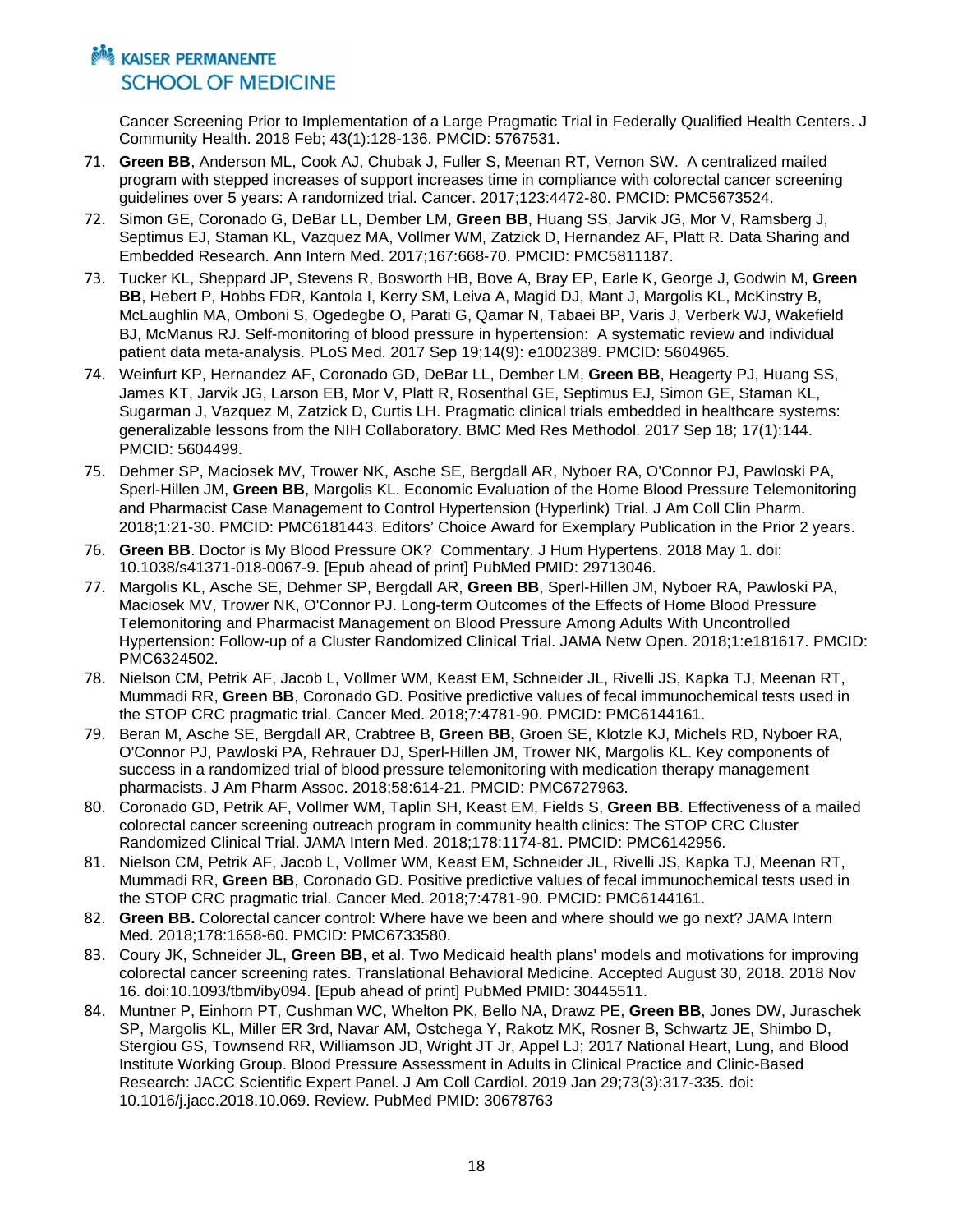- 85. Cohen JB, Padwal RS, Gutkin M, **Green BB**, Bloch MJ, Germino FW, Sica DA, Viera AJ, Bluml BM, White WB, Taler SJ, Yarows S, Shimbo D, Townsend RR. History and Justification of a National Blood Pressure Measurement Validated Device Listing. Hypertension. 2018 Dec 24: 86. PubMed PMID: 30580681.
- 86. Nielson CM; Vollmer W; Petrik AF; Keast EM; **Green BB**; Coronado GD. Factors affecting adherence in a pragmatic trial of annual fecal immunochemical testing for colorectal cancer. Journal of General Internal Medicine. Accepted October 19, 2018. J Gen Intern Med. 2019 Jan 25. doi: 10.1007/s11606-018-4820-0. [Epub ahead of print] PubMed PMID: 3068419
- 87. Meenan RT, Coronado JD, Petrik AF, **Green BB**. A Cost-Effectiveness Analysis of a Colorectal Cancer Screening Program in Safety Net Clinics. Preventive Medicine. Accepted January 2<sup>nd</sup>, 2019. Prev Med. 2019 Mar; 120:119-125. doi: 10.1016/j.ypmed.2019.01.014. Epub 2019 Jan 24. PubMed PMID: 30685318.
- 88. **Green BB**, Anderson ML, Campbell J, Cook AJ, Ehrlich K, Evers S, Hall YN, Hsu C, Joseph D, Klasnja P, Margolis KL, McClure JB, Munson SA, Thompson MJ. Blood pressure checks and diagnosing hypertension (BP-CHECK): Design and methods of a randomized controlled diagnostic study comparing clinic, home, kiosk, and 24-hour ambulatory BP monitoring. Contemp Clin Trials. 2019 Apr; 79:1-13. doi: 10.1016/j.cct.2019.01.003. Epub 2019 Jan 8. PubMed PMID: 30634036.
- 89. Curtis LH, Dember LM, Vazquez MA, Murray D, DeBar L, Staman KL, Septimus E, Mor V, Volandes A, Wells BL, Huang SS, **Green BB**, Coronado G, Meyers CM, Tuzzio L, Hernandez AF, Sugarman J. Addressing guideline and policy changes during pragmatic clinical trials. Clin Trials. 2019 May 14:1740774519845682. doi:10.1177/1740774519845682. [Epub ahead of print] PubMed PMID: 31084378. PMCID: PMC6663617.
- 90. H. Angier, N. Huguet, M. Marino, **B. Green**, H. Holderness, R. Gold, M. Hoopes, J.E. DeVoe. An Observational Study Protocol for Evaluating Control of Hypertension and the Effects of Social Determinants". BMJ Open. 2019 Mar 15;9(3): e025975. doi: 10.1136/bmjopen-2018-025975. PubMed PMID: 30878987; PubMed Central PMCID: PMC6429873.
- 91. **Green BB,** Coronado GD, Schwartz M, Coury J, Baldwin LM. Using a continuum of hybrid effectivenessimplementation studies to put research-tested colorectal screening interventions into practice. Implement Sci. 2019;14:53. PMCID: PMC6542058.
- 92. **Green BB,** Anderson ML, Cook AJ, Chubak J, Kimbal K, Kullgren J, Meenan RT, Vernon SW. Financial Incentives to Increase Colorectal Cancer Screening Uptake and Decrease Disparities. A Randomized Controlled Trial. JAMA NetwOpen. 2019 Jul 3;2(7): e196570. doi: 10.1001/jamanetworkopen.2019.6570. PubMed PMID: 31276178. PubMed Central PMCID: PMC6789432
- 93. **Green BB**, Green BB, Vollmer WM, Keast E, Petrik AF, Coronado GD. Challenges in assessing population reach in a pragmatic trial. Prev Med Rep. 2019 May 29;15:100910. PMC6558213.
- 94. JP Sheppard, KL Tucker, WJ Davison, R Stevens, W Aekplakorn, HB Bosworth*,* A Bove*,* K Earle*,* M Godwin*,* **BB Gree**n*,* P Hebert, C Heneghan, N Hill, FDR Hobbs, I Kantola, SM Kerry*,* A Leiva, DJ Magid*,* J Mant*,* KL Margolis*,* B McKinstry*,* MA McLaughlin*,* K McNamara, S Omboni*,* O Ogedegbe*,* G Parati*,* J Varis*,* WJ Verberk*,* BJ Wakefield*,* RJ McManus. Self-monitoring of blood pressure in patients with hypertension related multi-morbidity: Systematic review and individual patient data meta-analysis. Am J Hypertens. 2020 Mar 13;33(3):243-25; PMCID:PMC7162426.
- 95. Coronado GD, **Green BB**, West II, Schwartz MR, Coury JK, Vollmer WM, Shapiro JA, Petrik AF, Baldwin LM. Direct‐to‐member mailed colorectal cancer screening outreach for Medicaid and Medicare enrollees: Implementation and effectiveness outcomes from the BeneFIT study. Cancer. 2020;126:540-8. PMCID: PMC7004121.
- 96. Baldwin LM, Schneider JL, Schwartz M, Rivelli JS, **Green BB**, Petrik AF, Coronado GD. First-year implementation of mailed FIT colorectal cancer screening programs in two Medicaid/Medicare health insurance plans: qualitative learnings from health plan quality improvement staff and leaders. BMC Health Serv Res. 2020;20:132. PMCID: PMC7035739.
- 97. O'Connor EA, Vollmer WM, Petrik AF, **Green BB**, Coronado GD. Moderators of the effectiveness of an intervention to increase colorectal cancer screening through mailed fecal immunochemical test kits: results from a pragmatic randomized trial. Trials. 2020;21:91. PMCID: PMC6964086.
- 98. Inadomi JM, Issaka RB, **Green BB**. What Multilevel Interventions Do We Need to Increase the Colorectal Cancer Screening Rate to 80%? Clin Gastroenterol Hepatol. 2019.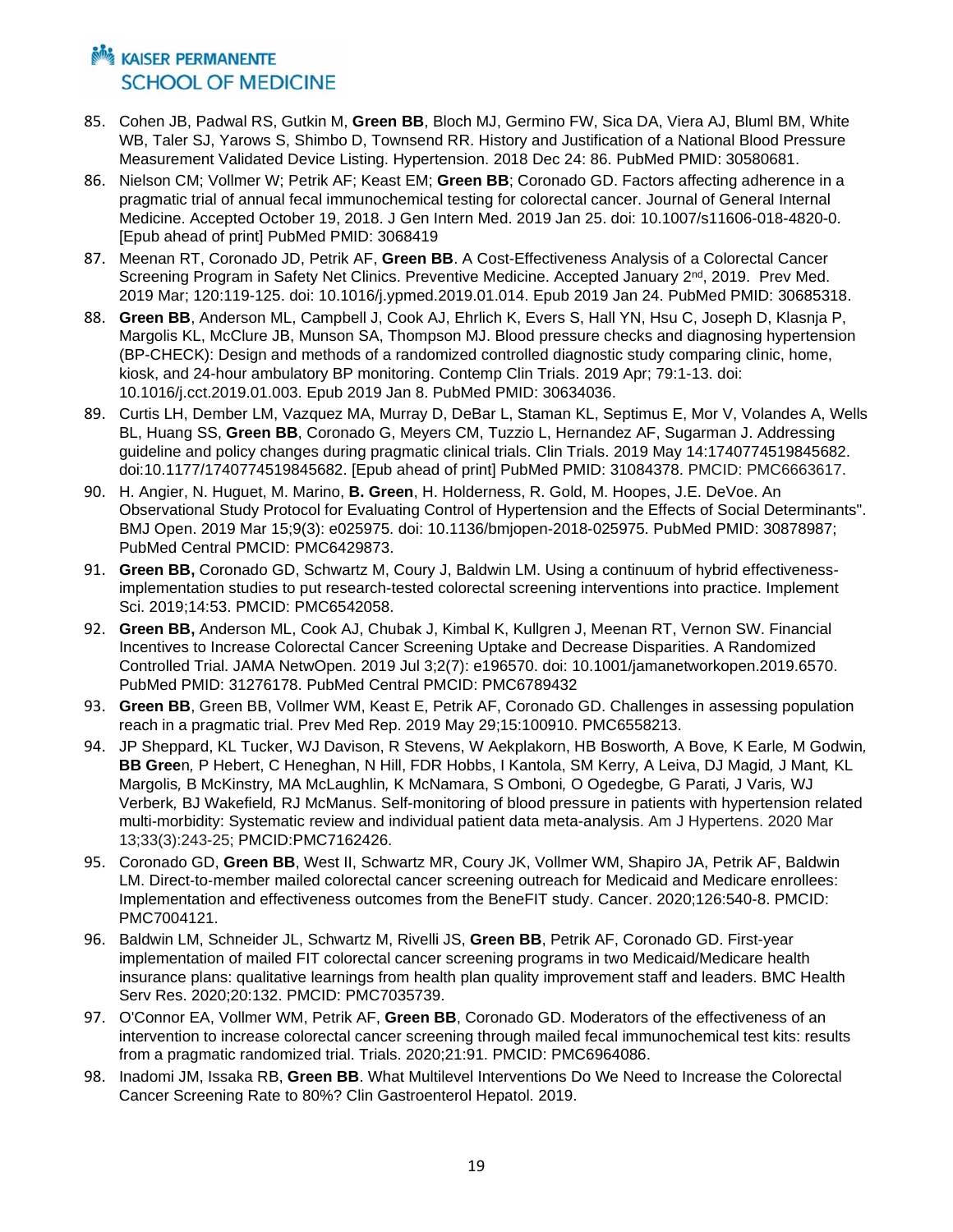- 99. Margolis KL, Crain AL, Bergdall AR, Beran M, Anderson JP, Solberg LI, O'Connor PJ, Sperl-Hillen JM, Pawloski PA, Ziegenfuss JY, Rehrauer D, Norton C, Haugen P, **Green BB**, McKinney Z, Kodet A, Appana D, Sharma R, Trower NK, Williams R, Crabtree BF. Design of a pragmatic cluster-randomized trial comparing telehealth care and best practice clinic-based care for uncontrolled high blood pressure. Contemp Clin Trials. 2020;92:105939.
- 100. O'Connor EA, Nielson CM, Petrik AF, **Green BB,** Coronado GD. Prospective Cohort study of Predictors of Follow-Up Diagnostic Colonoscopy from a Pragmatic Trial of FIT Screening. Sci Rep. 2020;10:2441. PMCID: PMC7016148.
- 101. **Green BB,** West, II, Baldwin LM, Schwartz MR, Coury J, Coronado GD. Challenges in Reaching Medicaid and Medicare Enrollees in a Mailed Fecal Immunochemical Test Program. J Community Health. 2020;45:916-21.
- 102. Schneider JL, Rivelli JS, Gruss I, Petrik AF, Nielson CM, **Green BB**, Coronado GD. Barriers and Facilitators to Timely Colonoscopy Completion for Safety Net Clinic Patients. Am J Health Behav. 2020;44:460-72.
- 103. Gupta S, Coronado G, Argenbright T, Brenner A, Dominitz J, **Green BB**, Issaka R, Levin TR, Reuland D, Richardson L, Robertson D, Singal A, Pignone M. Mailed Fecal Immunochemical Test Outreach for Colorectal Cancer Screening: Summary of a Centers for Disease Control-Sponsored Summit. CA Cancer J Clin. 2020 Jul;70(4):283-298. doi: 10.3322/caac.21615. Epub 2020 Jun 25. PMCID: PMC7523556.
- 104. **Green BB,** Meenan RT. Colorectal cancer screening: The costs and benefits of getting to 80% in every community. Cancer. 2020;126:4110-3.
- 105. Chubak J, Anderson ML, Cook AJ, Murphy CC, Jackson ML, **Green BB.** Methodological considerations in calculating and analyzing proportion of time covered as a measure of longitudinal cancer screening adherence. Cancer Epidemiol Biomarkers Prev. 2020 Aug;29(8):1549-1556. doi: 10.1158/1055-9965.EPI-20- 0388. Epub 2020 May 28. PMID: 32467346; PMCID: PMC7415680.
- 106. Tuzzio. L, Staman K, Jarvik J, Vazquez M, Kuklinski MR, Sterling S, Meyers C, Dember L, Grudzen C, **Green BB** et al. Accounting for Quality Improvement During the Conduct of Embedded Pragmatic Clinical Trials within Healthcare Systems: NIH Collaboratory Case Studies. Healthcare accepted May 15, 2020.
- 107. Meenan RT, Baldwin LM, Coronado GD, Schwartz M, Coury J, Petrik AF, West, II, **Green BB**. Costs of Two Health Insurance Plan Programs to Mail Fecal Immunochemical Tests to Medicare and Medicaid Plan Members. Popul Health Manag. 2020.
- 108. Ghai NR, Jensen CD, Merchant SA, Schottinger JE, Lee JK, Chubak J, Kamineni A, Halm EA, Skinner CS, Haas JS, **Green BB**, Cannizzaro NT, Schneider JL, Corley DA. Primary Care Provider Beliefs and Recommendations About Colorectal Cancer Screening in Four Healthcare Systems. Cancer Prev Res (Phila). 2020;13:947-58. PMCID: PMC7641998.
- 109. Margolis KL, Dehmer SP, Sperl-Hillen J, O'Connor PJ, Asche SE, Bergdall AR, **Green BB**, Nyboer RA, Pawloski PA, Trower NK, Maciosek MV. Cardiovascular Events and Costs With Home Blood Pressure Telemonitoring and Pharmacist Management for Uncontrolled Hypertension. Hypertension. 2020;76:1097- 103. PMCID: PMC7484110.
- 110. Dublin S, Walker R, Floyd JS, Shortreed SM, Fuller S, Albertson-Junkans L, Harrington LB, Greenwood-Hickman MA, **Green BB**, Psaty BM. Renin-angiotensin-aldosterone system inhibitors and COVID-19 infection or hospitalization: a cohort study. 2020. PMCID: PMC7359535.
- 111. Omboni S, McManus RJ, Bosworth HB, Chappell LC, **Green BB**, Kario K, Logan AG, Magid DJ, McKinstry B, Margolis KL, Parati G, Wakefield BJ. Evidence and Recommendations on the Use of Telemedicine for the Management of Arterial Hypertension: An International Expert Position Paper. Hypertension. 2020;76:1368- 83.
- 112. **Green BB,** Baldwin LM, West, II, Schwartz M, Coronado GD. Low Rates of Colonoscopy Follow-up After a Positive Fecal Immunochemical Test in a Medicaid Health Plan Delivered Mailed Colorectal Cancer Screening Program. J Prim Care Community Health. 2020;11:2150132720958525. PMCID: PMC7488888.
- 113. Coronado GD, Schneider JL, **Green BB**, Coury JK, Schwartz MR, Kulkarni-Sharma Y, Baldwin LM. Health plan adaptations to a mailed outreach program for colorectal cancer screening among Medicaid and Medicare enrollees: the BeneFIT study. Implement Sci. 2020;15:77. PMCID: PMC7493880.
- 114. Dublin S, Walker R, Floyd JS, Shortreed SM, Fuller S, Albertson-Junkans L, Harrington LB, Greenwood-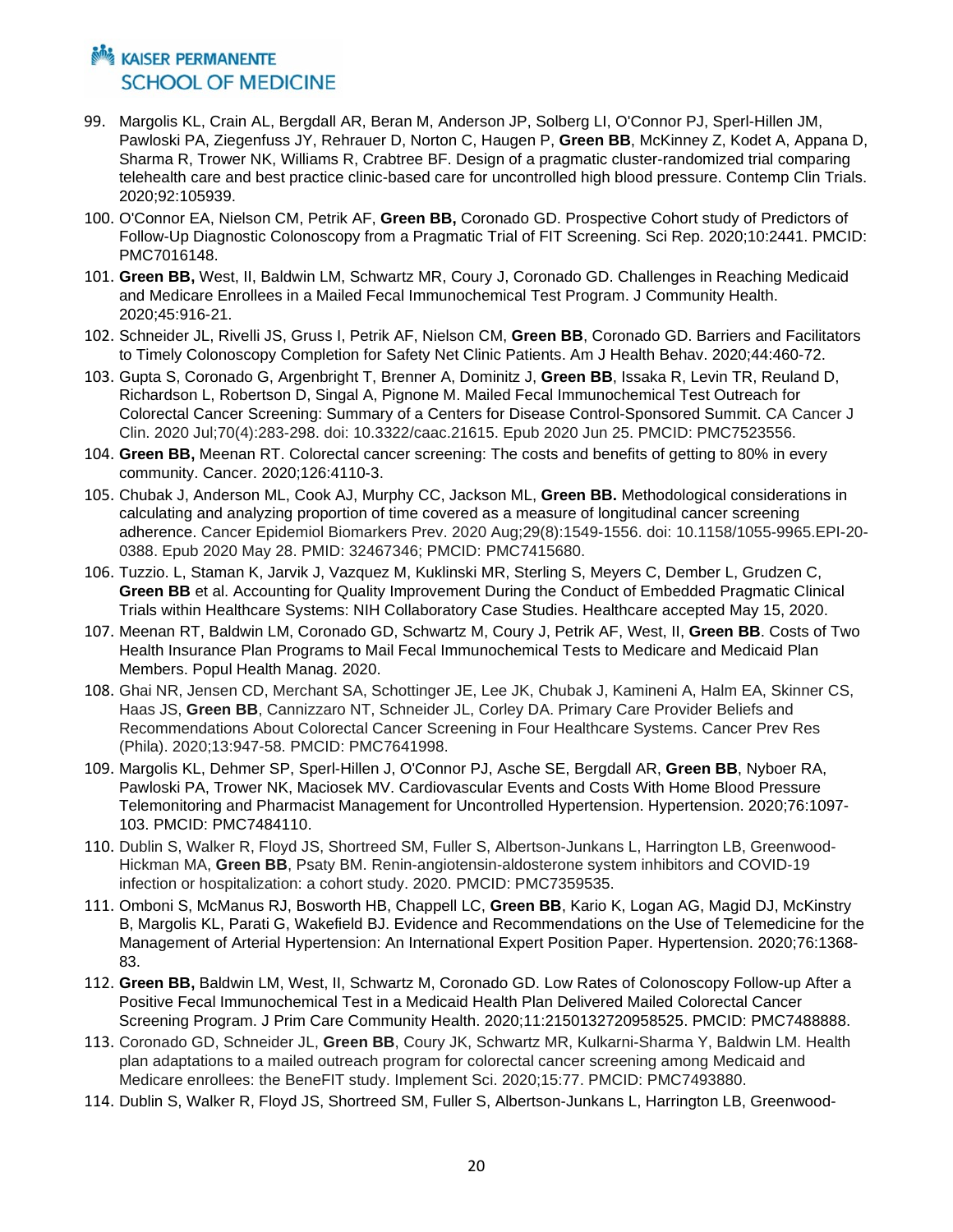Hickman MA, **Green BB**, Psaty BM. Renin-angiotensin-aldosterone system inhibitors and COVID-19 infection or hospitalization: a cohort study. Am J Hypertens. 2020. PMCID: PMC7665332.

- 115. Angier H, **Green BB**, Fankhauser K, Marino M, Huguet N, Larson A, DeVoe J. Role of health insurance and neighborhood-level social deprivation on hypertension control following the affordable care act health insurance opportunities. Soc Sci Med. 2020 Nov;265:113439. doi: 10.1016/j.socscimed.2020.113439. Epub 2020 Oct 31. PMID: 33168270; PMCID: PMC7738386.
- 116. Angier H, Huguet N, Ezekiel-Herrera D, Marino M, Schmidt T, **Green BB**, DeVoe JE. New hypertension and diabetes diagnoses following the Affordable Care Act Medicaid expansion. Fam Med Community Health. 2020;8. PMCID: PMC7747613.
- 117. Petrik AF, **Green BB**, Schneider J, Miech EJ, Coury J, Retecki S, Coronado GD. Factors Influencing Implementation of a Colorectal Cancer Screening Improvement Program in Community Health Centers: an Applied Use of Configurational Comparative Methods. J Gen Intern Med. 2020 Nov;35(Suppl 2):815-822.
- 118. Dublin S, Walker RL, Floyd JS, Shortreed SM, Fuller S, Albertson-Junkans L, Harrington LB, Greenwood-Hickman MA, **Green BB**, Psaty BM. Response to "ACE-2 Downregulation and Incidence of Severe Acute Respiratory Syndrome-Coronavirus-2 (SARS-CoV-2) Infection". Am J Hypertens. 2021 Apr 20;34(4):427. PMID: 33320177; PMCID: PMC7799315.
- 119. Shay LA, Kimbel KJ, Dorsey CN, Jauregui LC, Vernon SW, Kullgren JT, **Green BB**. Patients' Reactions to Being Offered Financial Incentives to Increase Colorectal Screening: A Qualitative Analysis. Am J Health Promot. 2021 Mar;35(3):421-429. doi: 10.1177/0890117120987836. Epub 2021 Jan 28. PMID: 33504161.
- 120. Coury J, Miech EJ, Styer P, Petrik AF, Coates KE, **Green BB**, Baldwin LM, Shapiro JA, Coronado GD. What's the "secret sauce"? How implementation variation affects the success of colorectal cancer screening outreach. Implement Sci Commun. 2021 Jan 11;2(1):5. doi: 10.1186/s43058-020-00104-7. PMID: 33431063; PMCID: PMC7802298.
- 121. Bress AP, Cohen JB, Anstey DE, Conroy MB, Ferdinand KC, Fontil V, Margolis KL, Muntner P, Millar MM, Okuyemi KS, Rakotz MK, Reynolds K, Safford MM, Shimbo D, Stuligross J, **Green BB**, Mohanty AF. Inequities in Hypertension Control in the United States Exposed and Exacerbated by COVID-19 and the Role of Home Blood Pressure and Virtual Health Care During and After the COVID-19 Pandemic. J Am Heart Assoc. 2021 May 19:e020997. doi: 10.1161/JAHA.121.020997. Epub ahead of print. PMID: 34006116.
- 122. Huguet, N, Larson, A, Angier, H, Marino, M., **Green, BB**., Moreno, L., & DeVoe, J.E. Rates of Undiagnosed hypertension and unprescribed anti-hypertensive medication among low-income patients following the Affordable Care Act. Accepted American Journal of Hypertension. Accepted April 27, 2021. Apr 30:hpab069. doi: 10.1093/ajh/hpab069. Epub ahead of print. PMID: 33929496.
- 123. **Green BB,** Anderson ML, Cook AJ, Chubak J, Fuller S, Meenan RT, Vernon SW. A Centralized Mailed Program with Stepped Support Increases Time in Compliance with Colorectal Cancer Screening over 9 Years: A Randomized Trial A Randomized Controlled Trial. J Gen Intern Med. 2021 May 28:1–8. doi: 10.1007/s11606-021-06922-2. Epub ahead of print. PMID: 34047921; PMCID: PMC8162159
- 124. Tuzzio l, Meyers, CM, Dember LM, Grudzen CR, Melnick ER, Staman KL, Huang SS, Richards J, DeBar L, Mazquez MA, **Green BB** et.al. Accounting for quality improvement during the conduct of embedded pragmatic clinical trials within healthcare systems: NIH Collaboratory case studies. Healthcare. 2021. <https://doi.org/10.1016/j.hjdsi.2020.100432>
- 125. **Green BB**, Baldwin LM. Advocating for a Medicaid Colorectal Cancer Screening Quality Performance Measure. Health Affairs. Blog Accepted 8-10-21.
- 126. Baldwin LM, Coronado GD, West II, Schwartz MR, Meenan RT, Volmer WM, Shapiro JA, Kularni-Sharma Y, **Green BB.** A Health Plan-based Mailed Fecal Testing Program for Colorectal Cancer Screening: Outcomes of Two Different Program Designs Implemented Over Two Years. Submitted to Cancer. Accepted 8-11-21. Cancer. 2021 Sep 29. doi: 10.1002/cncr.33909. Epub ahead of print. PMID: 34586630
- 127. Solberg L, Crain L, **Green BB,** Ziegenfuss JY, Beran MS, Sperl-Hillen JM, Norton CK, Margolis KL. Why are Patients with Uncontrolled Hypertension Dissatisfied with Their Care? JABFM. Accepted 8-24-21. <https://www.jabfm.org/content/why-are-patients-uncontrolled-hypertension-dissatisfied-their-care>
- 128. Thompson MJ, Suschlan MZ, Hardy V, Laville D, Lord S, Jarvik JG, Trikalinos TA, Walter FM, Chou R, **Green BB**, Wernli KJ, Bossuyt PM, Fitzpatrick A. Patient-centered outcomes of imaging tests: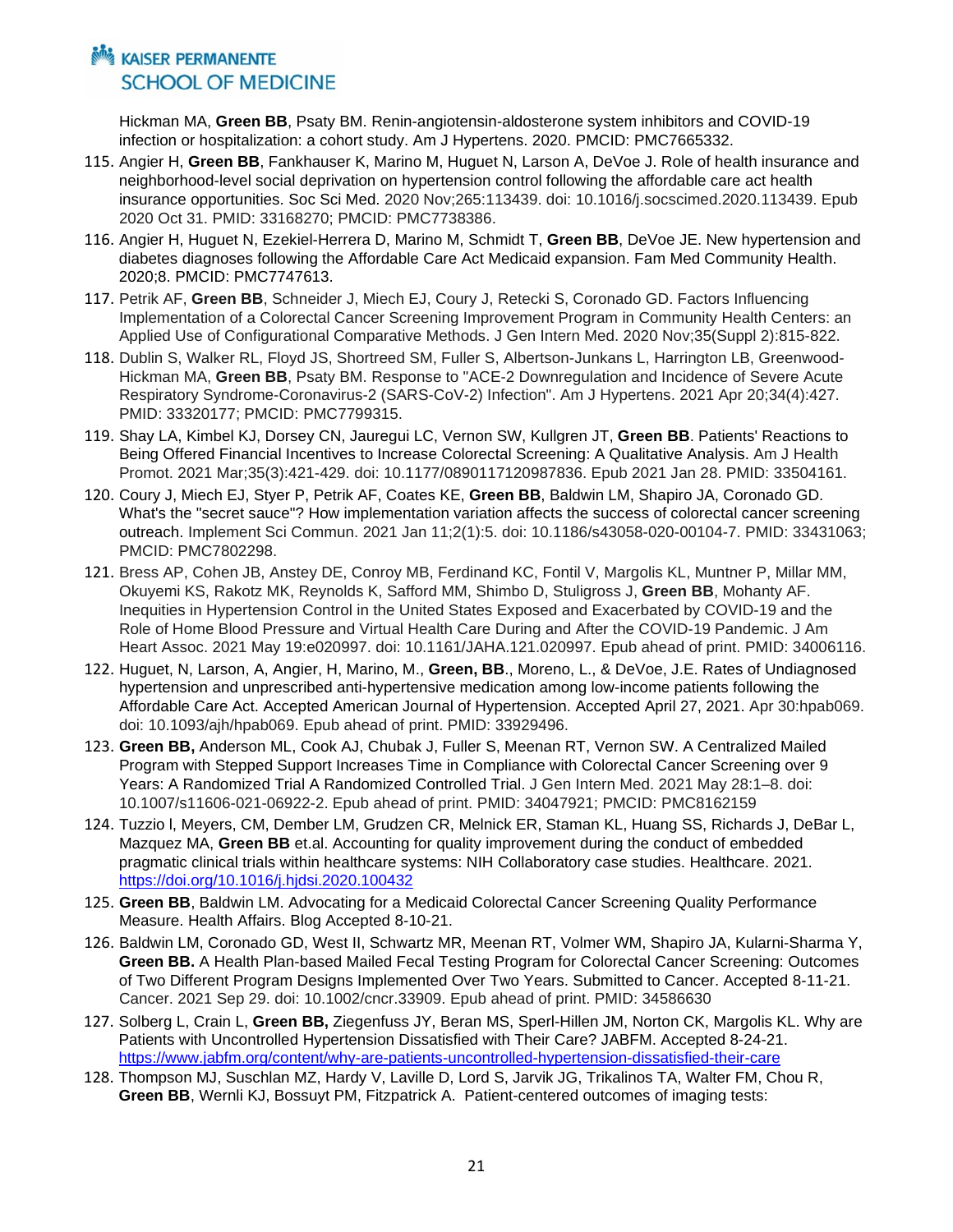## **MARING AN SER PERMANENTE SCHOOL OF MEDICINE**

Recommendations for patients, clinicians, and researchers. BMJ Qual Saf. 2021; October 6. 2021. PMID:34615733.

- 129. Rosenberg DE, Greenwood-Hickman MA, Zhou J, Cook AJ, Mettert KD, Cooper J, Arterburn D, **Green BB**, Walsh-Bailey C, Kerr J, Owen N, Dunstan D, McClure JB. Protocol for a randomized controlled trial of sitting reduction to improve cardiometabolic health in older adults. Contemp Clin Trials. 2021 Dec;111:106593. doi: 10.1016/j.cct.2021.106593. Epub 2021 Oct 16. PMID: 34666182.
- 130. **Green BB**, Anderson ML, Cook AJ, Ehrlich K, Hall YN, Hansel L, Hsu C, Joseph D, Margolis KL, McClure JB, Munson SA, Thompson MJ. Blood Pressure Checks for Diagnosing Hypertension: Health Professionals' Knowledge, Perceptions, and Practices. Submitted to JBFM July 26, 2021. Accepted 11-2-2021.
- 131. Hitchcock ME, **Green BB,** Anderson DS. Advancing health equity for Medicaid beneficiaries by adding colorectal cancer screening to the CMS Adult Core Set. Gastroenterology. 2021 Dec 20:S0016- 5085(21)04089-0. doi: 10.1053/j.gastro.2021.12.253. Epub ahead of print. PMID: 34942171
- 132. Omboni S, Padwal RS, Alessa T, Benczúr B, **Green BB**, Hubbard I, Kario K, Khan NA, Konradi A, Logan A, Lu Y, Mars M, McManus RJ, Melville S, Neumann CL, Parati G, Renna NF, Ryvlin P, Saner H, Schutte AE, Wang J. The worldwide impact of telemedicine during COVID-19: current evidence and recommendations for the future. *Conn Health* 2022;1:7-35. [http://dx.doi.org/10.20517/ch.2021.03](https://urldefense.com/v3/__http:/dx.doi.org/10.20517/ch.2021.03__;!!BZ50a36bapWJ!8kmFTXz0e4ey0mbsTxXDKD1QYOxThqFxgLkacE56V6A0RXGjlFkkql4WoSM9GqE$)
- 133. **Green BB**, Anderson ML, Cook AJ, Ehrlich K, Hall YN, Hsu C, Joseph D, Klasnja P, Margolis KL, McClure JB, Munson SA, Thompson MJ. Diagnosing Hypertension by Measuring Blood Pressure in Clinics, Homes, or Kiosks versus 24-Hour Monitor: A Randomized Controlled Diagnostic Study. Submitted JGIM 5-16-21. Accepted 1-5-22.
- 134. Bellows. B, Xu J, Sheppard JP, Schwartz JE, Shimbo D, Muntner P, McManus RJ, Moran AE, Bryant KB, Cohen LP, Bress AP, King JB, Shikany JM, **Green BB**, Yano Y, Clark D, Zhang Y. Am J HTN. Predicting Out-of-Office Blood Pressure in a Diverse US Population. Accepted 1-11-22

#### **Forthcoming Articles – Print Journals**

- 1. **Green BB,** Anderson ML, Cook AJ, Ehrlich K, Hall YN, Margolis KL, McClure JB, Thompson MJ. Automated Office Blood Pressure Automated Office Blood Pressure and the Impact of Attendance and Rest on Diagnostic Accuracy.
- 2. Greenwood-Hickman M, Zhou J, Rosenberg D, Cook A, **Green BB**, Arteburn DE, Florez Acevedo SP, McClure J. Exploring Changes in Older Adult Accelerometer-Measured Sedentary Behavior and Resting Blood Pressure Before and During the COVID-19 Pandemic
- 3. Pocobelli G, Ichikawa L, Yu O, **Green BB,** Meyers K, Gray R, Shea M, Chubak J. Validation of International Classification of Diseases, Tenth Revision, Clinical Modification Diagnosis Codes for Heart Failure Subtypes
- 4. Beaber E, Zheng Y, Chubak J, Corley D, Doria-Rose P, Torp J. Vachani A, Barlow W, Burnett-Hartman A, Lafata J, **Green BB**, Haas J, Li C, Selby K, Crosswell J. Effective, Safe, Time, Equitable, and Patientcentered Cancer Screening Quality Measures. Submitted to Cancer.

#### BOOK CHAPTERS

1. McAfee TA, **Green BB.** Chapter 7: Health Promotion. Current Care of Women: Diagnosis and Treatment. 2nd ed: McGraw Hill; 2004.

#### OTHER PUBLICATIONS

- 1. **Green BB**, Cheadle A, Pellegrini A, Harris JR. Active for Life: An evaluation of a worksite-based physical activity program. (Poster). NAASO's Scientific Meeting; Vancouver, Canada, 2005.
- 2. **Green BB**. Web-based care: a new paradigm in hypertension management? Therapy. 2008;5:735-7.
- 3. An intervention involving pharmacist care via the Web improved blood pressure control in uncontrolled hypertension. ACP J Club. 2008;149:11.
- 4. **Green BB**. Web-facilitated home monitoring and ongoing pharmacist support improve blood pressure control in hypertensive patients Washington, DC: Agency for Healthcare Research and Quality; 2008; Available from: [https://innovations.ahrq.gov/profiles/web-facilitated-home-monitoring-and-ongoing-pharmacist-support](https://innovations.ahrq.gov/profiles/web-facilitated-home-monitoring-and-ongoing-pharmacist-support-improve-blood-pressure)[improve-blood-pressure.](https://innovations.ahrq.gov/profiles/web-facilitated-home-monitoring-and-ongoing-pharmacist-support-improve-blood-pressure)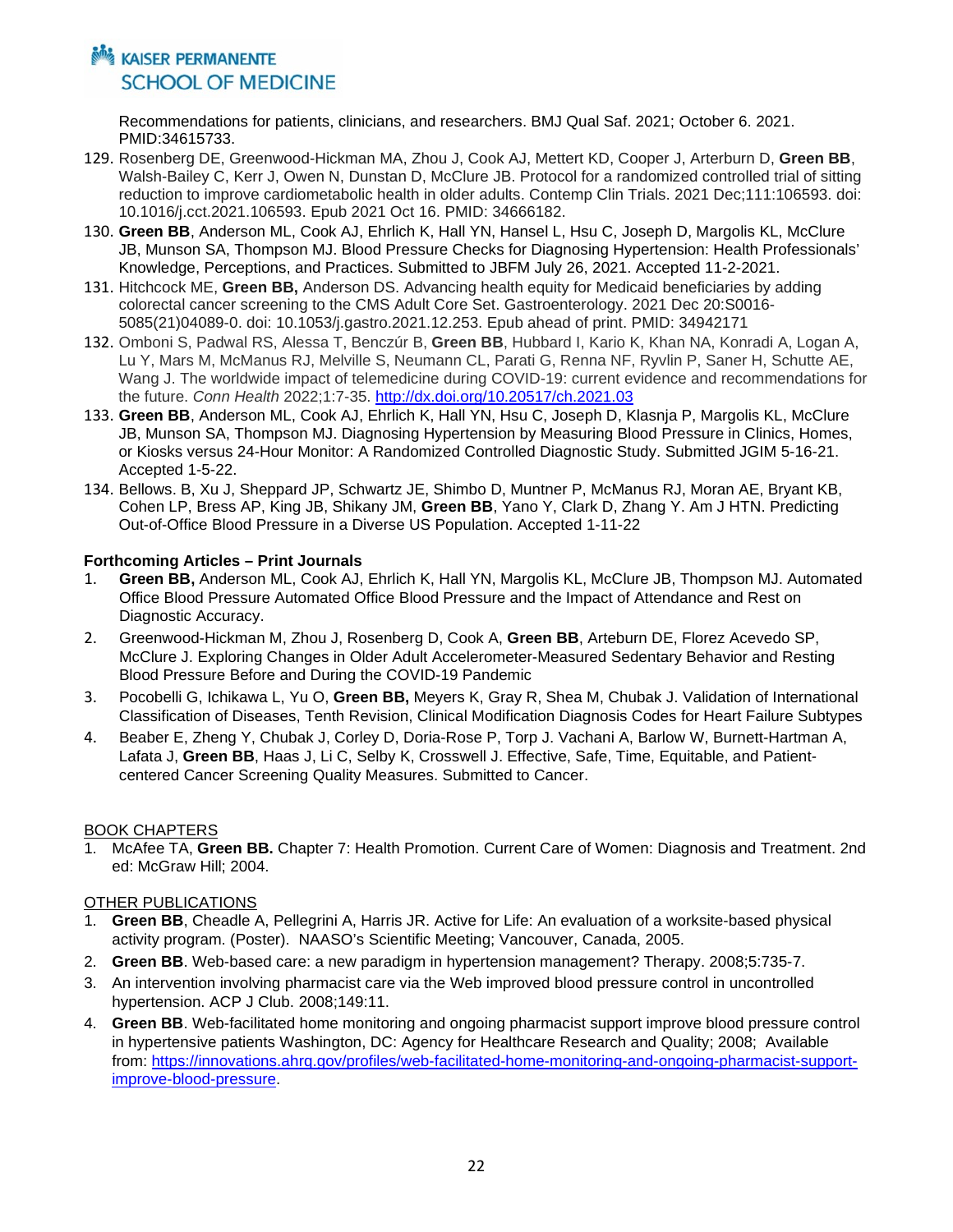## **Notational Example 12 AM** KAISER PERMANENTE **SCHOOL OF MEDICINE**

- 5. Comprehensive Cancer Control Partnership, (Including **Green, BB**). Washington State Cancer Control Plan 2004-2008. Olympia, Washington: Washington State Department of Health; 2004.
- 6. **Green BB**. A patient-centered, workplace-based counselling program may increase workers' physical activity (Commentary). Evid Based Health. 2003;7:138-9..
- 7. NIH Collaboratory Phenotypes, Data Standards, and Data Quality Core. Assessing data quality for healthcare systems data used in clinical research. Rethinking Clinical Trials: Duke University; 2015; Available from: [https://sites.duke.edu/rethinkingclinicaltrials/assessing-data-quality/.](https://sites.duke.edu/rethinkingclinicaltrials/assessing-data-quality/)
- 8. NIH Collaboratory Health Care Systems Interactions Core. Lessons learned from the NIH Health Care Systems Collaboratory demonstration projects. Rethinking Clinical Trials; 2016. Available from: [https://sites.duke.edu/rethinkingclinicaltrials/tools-for-research/lesson-learned-from-the-national-institutes-of](https://sites.duke.edu/rethinkingclinicaltrials/tools-for-research/lesson-learned-from-the-national-institutes-of-health-nih-heath-care-research-collaboratory-demonstration-projects/)[health-nih-heath-care-research-collaboratory-demonstration-projects/](https://sites.duke.edu/rethinkingclinicaltrials/tools-for-research/lesson-learned-from-the-national-institutes-of-health-nih-heath-care-research-collaboratory-demonstration-projects/)
- 9. Alpert B, **Green BB**, Townsend R, Padwal R, Gelfer M. What is a 'validated' blood pressure kiosk and why should you care? Drug Store News; May 2017; Available from: [https://drugstorenews.com/pharmacy/what](https://drugstorenews.com/pharmacy/what-validated-blood-pressure-kiosk-and-why-should-you-care)[validated-blood-pressure-kiosk-and-why-should-you-care.](https://drugstorenews.com/pharmacy/what-validated-blood-pressure-kiosk-and-why-should-you-care)
- 10. Tuzzio L, Chambers D, Tambor E, Suls J, **Green BB**, Huang S, Weinfurt K, Zatzick D. Dissemination Approaches for Different Stakeholders: Introduction. In: Rethinking Clinical Trials: A Living Textbook of Pragmatic Clinical Trials. Bethesda, MD: NIH Health Care Systems Research Collaboratory. Available at: [https://rethinkingclinicaltrials.org/chapters/dissemination/dissemination-different](https://rethinkingclinicaltrials.org/chapters/dissemination/dissemination-different-stakeholders/dissemination-to-different-stakeholder-introduction/)[stakeholders/dissemination-to-different-stakeholder-introduction/.](https://rethinkingclinicaltrials.org/chapters/dissemination/dissemination-different-stakeholders/dissemination-to-different-stakeholder-introduction/) Updated June 12, 2020. DOI: 10.28929/083.
- 11. Simon G, Coronado G, DeBar L, Dember L, **Green BB**, Huang S, Jarvik J, Mor V, Ramsberg J, Septimus E, Vazquez M, Vollmer W, Zatzick D, Hernandez A, Platt R. Data Sharing and Embedded Research: Introduction. In: Rethinking Clinical Trials: A Living Textbook of Pragmatic Clinical Trials. Bethesda, MD: NIH Health Care Systems Research Collaboratory. Available at: [https://rethinkingclinicaltrials.org/chapters/dissemination/data-share-top/data-sharing-and-embedded](https://rethinkingclinicaltrials.org/chapters/dissemination/data-share-top/data-sharing-and-embedded-research-introduction/)[research-introduction/.](https://rethinkingclinicaltrials.org/chapters/dissemination/data-share-top/data-sharing-and-embedded-research-introduction/) Updated July 25, 2019. DOI: 10.28929/068.
- 12. Chambers D, Coronado G, **Green BB**, Jarvik J, Septimus E, Tuzzio L, Zatzick D. Designing with Implementation and Dissemination in Mind: Introduction. In: Rethinking Clinical Trials: A Living Textbook of Pragmatic Clinical Trials. Bethesda, MD: NIH Health Care Systems Research Collaboratory. Available at: [https://rethinkingclinicaltrials.org/chapters/design/designing-implementation-dissemination-mind](https://rethinkingclinicaltrials.org/chapters/design/designing-implementation-dissemination-mind-top/designing-with-implementation-and-dissemination-in-mind-introduction/)[top/designing-with-implementation-and-dissemination-in-mind-introduction/.](https://rethinkingclinicaltrials.org/chapters/design/designing-implementation-dissemination-mind-top/designing-with-implementation-and-dissemination-in-mind-introduction/) Updated January 22, 2021. DOI: 10.28929/049.
- 13. Zatzick D, Tuzzio L, Chambers D, Suls J, Darnell D, Coronado G, DeBar L, **Green BB**, Huang S, Jarvik J, Septimus E, Simon G, Vazquez M. Dissemination and Implementation: Conceptualizing the Challenge. In: Rethinking Clinical Trials: A Living Textbook of Pragmatic Clinical Trials. Bethesda, MD: NIH Health Care Systems Research Collaboratory. Available at: [https://rethinkingclinicaltrials.org/chapters/dissemination/dissemination-implementation-top/conceptualizing](https://rethinkingclinicaltrials.org/chapters/dissemination/dissemination-implementation-top/conceptualizing-the-challenge-of-dissemination-and-implementation-in-pragmatic-research/)[the-challenge-of-dissemination-and-implementation-in-pragmatic-research/.](https://rethinkingclinicaltrials.org/chapters/dissemination/dissemination-implementation-top/conceptualizing-the-challenge-of-dissemination-and-implementation-in-pragmatic-research/) Updated June 1, 2020. DOI: 10.28929/072.

Kaiser Permanente Washington (previously Group Health Cooperative, GHC) publications

- 1. Group Health Cooperative patient education pamphlets. Topics include: nutrition, hypertension, cholesterol, folate, calcium, exercise, asthma, obesity and osteoporosis. 1994—2005
- 2. Writer and editor for Group Health Cooperative MY.GHC web pages. Including the Health Risk Assessment Tool, 1999-2005.
- 3. Breast Cancer Screening Guideline, GHC, Revised Clinical Practice Guidelines, 2001, 2004.
- 4. Colorectal Cancer Screening Guideline, GHC, Revised Clinical Practice Guidelines, 2001, 2004, 2010, 2013, 2019.
- 5. Chlamydia Guideline, GHC Web page, Clinical Practice Guidelines and other related GHC publications, 2000, 2002.